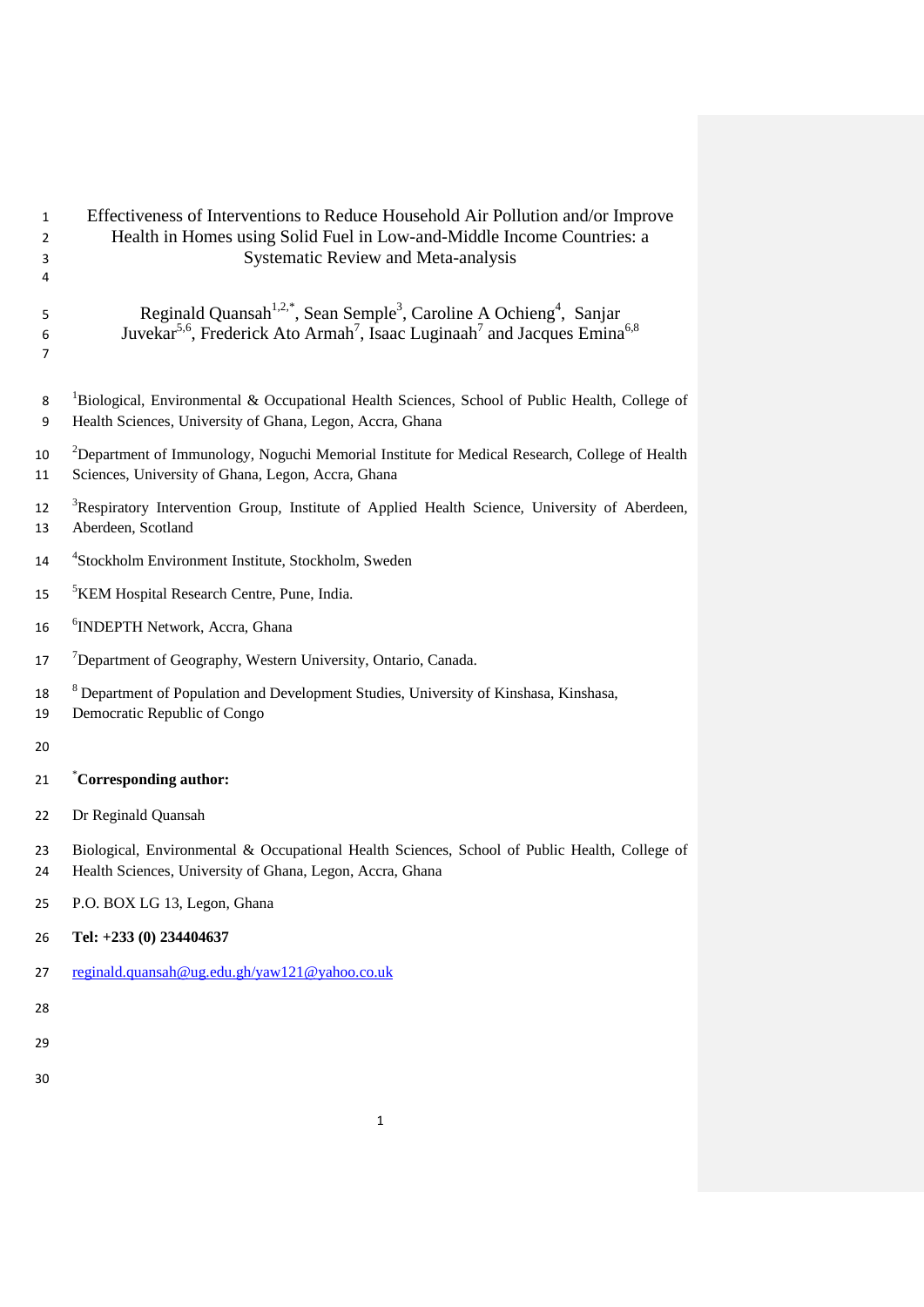## **Abstract**

**Background:** Cookstove intervention programs have been increasing over the past two (2) decades in Low and Middle Income Countries (LMICs) across the globe. However, there remains uncertainty regarding the effects of these interventions on household air pollution concentrations, personal exposure concentrations and health outcomes.

 **Objectives:** The primary objective was to determine if household air pollution (HAP) interventions were associated with improved indoor air quality (IAQ) in households in LMICs. Given the potential impact of HAP interventions on health, a secondary objective was to evaluate the effectiveness of HAP interventions to improve health in populations receiving these interventions.

 **Data sources**: OVID Medline, Ovid Embase, SCOPUS and PubMED were searched from their inception until December 2015 with no restrictions on study design. The WHO Global database of household air pollution measurements and Members' archives were also reviewed together with the reference lists of identified reviews and relevant articles.

#### **Study eligibility criteria, participants and intervention:**

 We considered randomized controlled trials, or non-randomized control trials, or before-and-after studies; original studies; studies conducted in a LMIC (based on the United Nations Human Development Report released in March 2013 (World Bank, 2013); interventions that were explicitly aimed at improving IAQ and/or health from solid fuel use; studies published in a peer-reviewed journal or student theses or reports; studies that reported on outcomes which was indicative of IAQ or/and health. There was no restriction on the type of comparator (e.g. household receiving *plancha* vs. household using traditional cookstove) used in the intervention study.

 **Study appraisal and synthesis methods:** Five review authors independently used pre-designed data collection forms to extract information from the original studies and assessed risk of bias using the Effective Public Health Practice Project (EPHPP). We computed standardized weighted mean difference (SMD) using random-effects models. Heterogeneity was computed using the Q and I2-statistics. We examined the influence of various characteristics on the study-specific effect estimates by stratifying the analysis by population type, study design, intervention type, and duration of exposure monitoring. The trim and fill method was used to assess the potential impact of missing studies.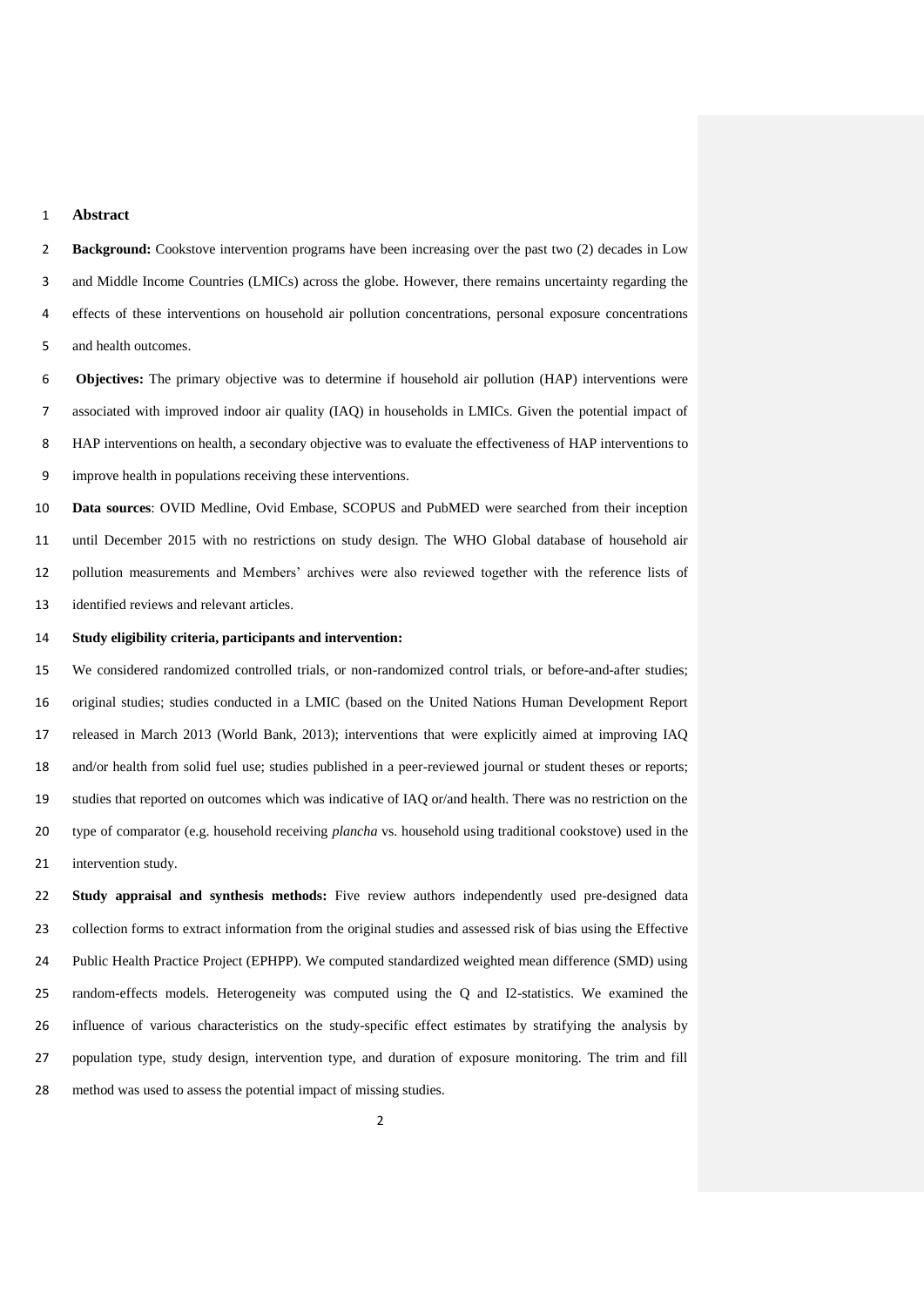| $\mathbf{1}$   | <b>Results:</b> Fifty-five studies met our <i>a priori</i> inclusion criteria and were included in the systematic review. |
|----------------|---------------------------------------------------------------------------------------------------------------------------|
| $\overline{2}$ | Fifteen studies provided 43 effect estimates for our meta-analysis. The largest improvement in HAP was                    |
| 3              | observed for average particulate matter (PM) (SMD=1.57) concentrations in household kitchens (1.03),                      |
| 4              | followed by daily personal average concentrations of PM (1.18), and carbon monoxide (CO) concentrations                   |
| 5              | in kitchens. With respect to personal PM, significant improvement was observed in studies of children (1.26)              |
| 6              | and studies monitoring PM for $\geq$ 24 hrs (1.32). This observation was also noted in terms of studies of kitchen        |
| $\overline{7}$ | concentrations of CO. A significant improvement was also observed for kitchen levels of PM in both adult                  |
| 8              | populations (1.56) and in RCT/cohort designs (1.59) involving replacing cookstoves without chimneys. Our                  |
| 9              | findings on health outcomes were inconclusive.                                                                            |
| 10             | Limitations, conclusions and implications of key findings: We observed high statistical between                           |
| 11             | study variability in the study-specific estimate. Thus, care should be taken in concluding that HAP                       |
| 12             | interventions - as currently designed and implemented - support reductions in the average kitchen                         |
| 13             | and personal levels of PM and CO. Further, there is limited evidence that current stand-alone HAP                         |
| 14             | interventions yield any health benefits. Post-intervention levels of pollutants were generally still                      |
| 15             | greatly in excess of the relevant WHO guideline and thus a need to promote cleaner fuels in LMICs                         |
| 16             | to reduce HAP levels below the WHO guidelines.                                                                            |
| 17             | Systematic review registration number: The review has been registered with PROSPERO                                       |
| 18             | (registration number CRD42014009768)                                                                                      |
| 19             |                                                                                                                           |
| 20             | Keywords Developing country, HAP, health improvement, intervention, meta-analysis, systematic                             |
| 21             | review                                                                                                                    |
| 22             |                                                                                                                           |
| 23             |                                                                                                                           |
| 24             |                                                                                                                           |
| 25             |                                                                                                                           |
| 26             |                                                                                                                           |
|                |                                                                                                                           |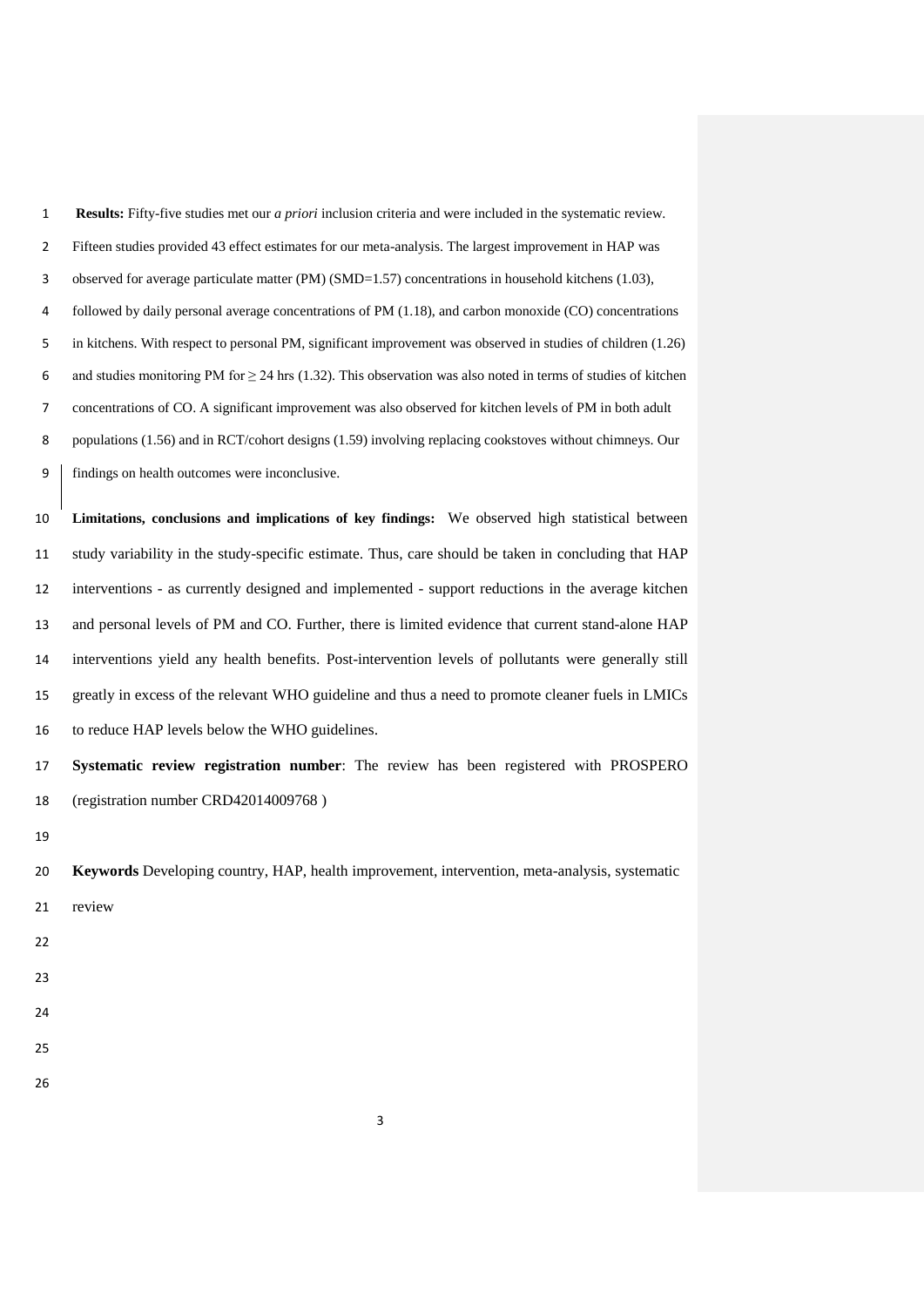## **1. Introduction**

 Nearly one-third of the world's population use solid fuels such as wood, animal dung, and crop residues as their primary source of domestic energy use (e.g. Bonjour et al., 2013; Balakrishnan et al., 2013; Chafe et al., 2014 ). Cooking and heating with solid fuel on open fires or traditional stoves emits a complex mixture of organic compounds and gases, which include carbon monoxide (CO), oxides of nitrogen (NOx) and sulphur (SOx), aldehydes, polycyclic aromatic hydrocarbons (PAHs), volatile organic compounds (VOCs), chlorinated dioxins, fine particulate matter (PM), and free radicals (Albalak, 2001; Mishra, 2003). Health problems associated with household air pollution (HAP) from solid fuel/biomass fuel use includes, but is not limited to, respiratory tract infection (Mishra, 2003) exacerbation of inflammatory lung conditions (Gordon et al., 2015), cardiac events (Bruce et al., 2015), asthma (Bruce et al., 2015; Gordon et al., 2015), chronic obstructive pulmonary disease (COPD) (Assad et al., 2015; Bruce et al., 2015; Gordon et al., 2015), low birth weight (Amegah et al., 2014) and tuberculosis (Kurmi et al., 2014).

 Cookstove intervention programs have been implemented and studied extensively in Low and Middle Income Countries (LMICs). However, there remains significant uncertainty regarding the effectiveness of these interventions. Rehfuess et al. (2014) and Thomas et al. (2015) recently reported reviews on this subject. Rehfuess et al. (2014) conducted a systematic review and meta-analysis covering the period between 1998 and July 2012. The authors identified 38 studies published in LMICs and ICs and noted reduction in average daily concentrations of the two most commonly measured pollutants: PM and CO. Thomas et al. (2015) conducted a systematic review of studies published up to April 2014. These authors captured almost the same studies previously reviewed by Rehfuess et al. (2014) but the findings from these two reviews were contradictory. The household air pollution field is changing rapidly and new evidence has accumulated since the last review (Thomas et al. 2015). In such a rapidly evolving field there is the need to confirm or refute previous findings. Also timely evaluation of methods and results of studies can help inform public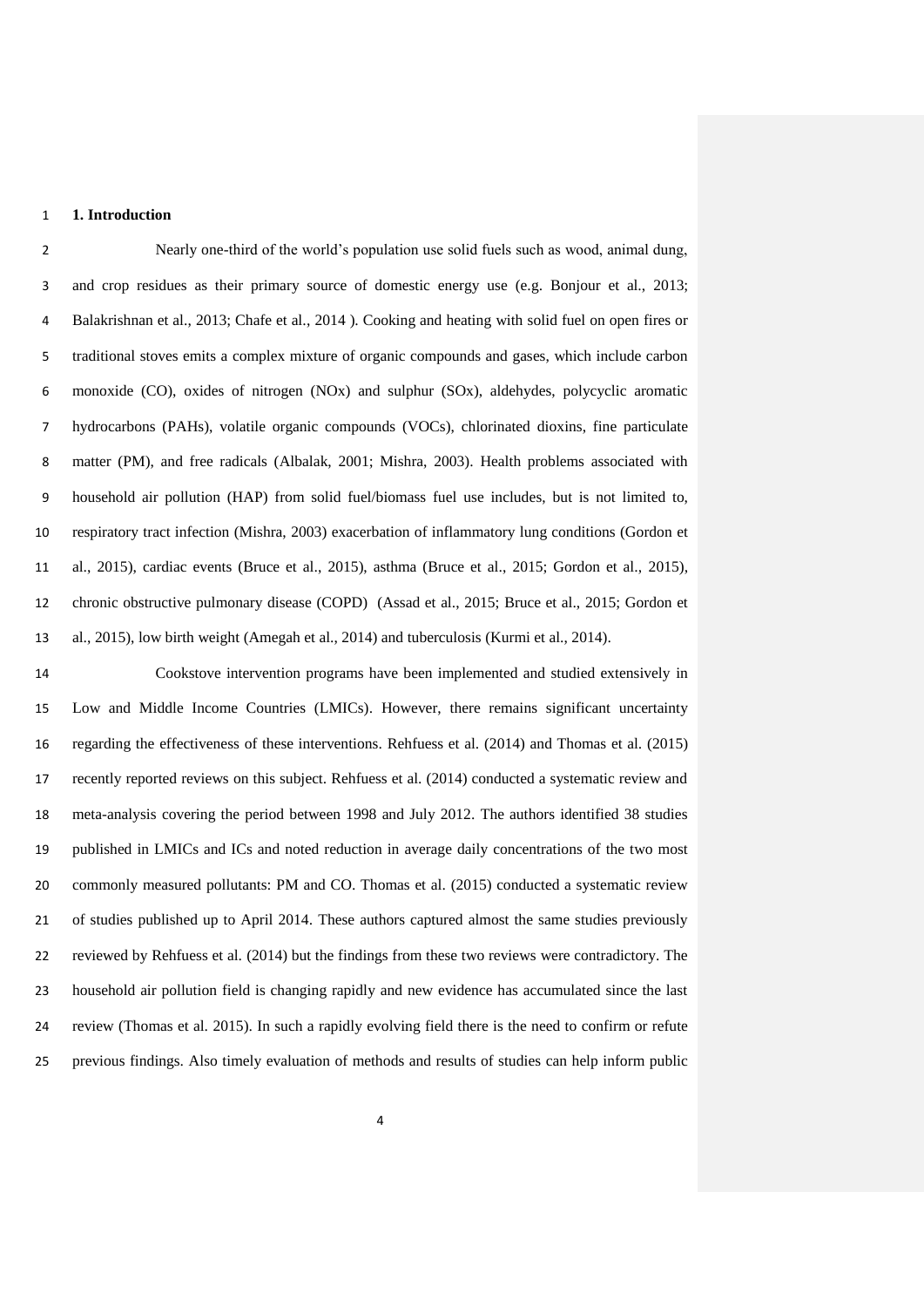health policy and future studies. It is from these perspectives that we are conducting this systematic review to determine if HAP interventions are associated with improved IAQ in households in LMICs. A secondary objective is to evaluate the effectiveness of HAP interventions to improve health in populations living in LMICs.

# **2. Methods**

## *2.1Search strategy*

 This systematic review was carried out according to established methods (NICE, 2012; IRIS, 2012) and reported according to recommendations from the Preferred Reporting Items for Systematic Reviews and Meta-Analyses statement (PRISMA) (2014). A review protocol is reported elsewhere (Quansah et al., 2015).

 We performed a systematic literature search of OVID Medline, Ovid Embase, SCOPUS and PubMED databases (Supplementary, search strategy) from their inception until October 2013 and updated our search in December 2015 (Fig.1). Furthermore, the reference lists of identified articles and that of a recent review (Thomas et al., 2015) were searched. Three authors (RQ, SS, and CO) carried out the initial screening of titles and abstracts from the searches. Full papers of potentially relevant publications were located and independently appraised by five reviewers (RQ, CO, SS, FA and IL) to select those satisfying the inclusion criteria.

## *Study selection*

## *Population of interest*

 Studies had to be carried out in populations located within LMICs based on the United Nations Human Development Report released in March 2013) (World Bank, 2013). There were no other restrictions on population type.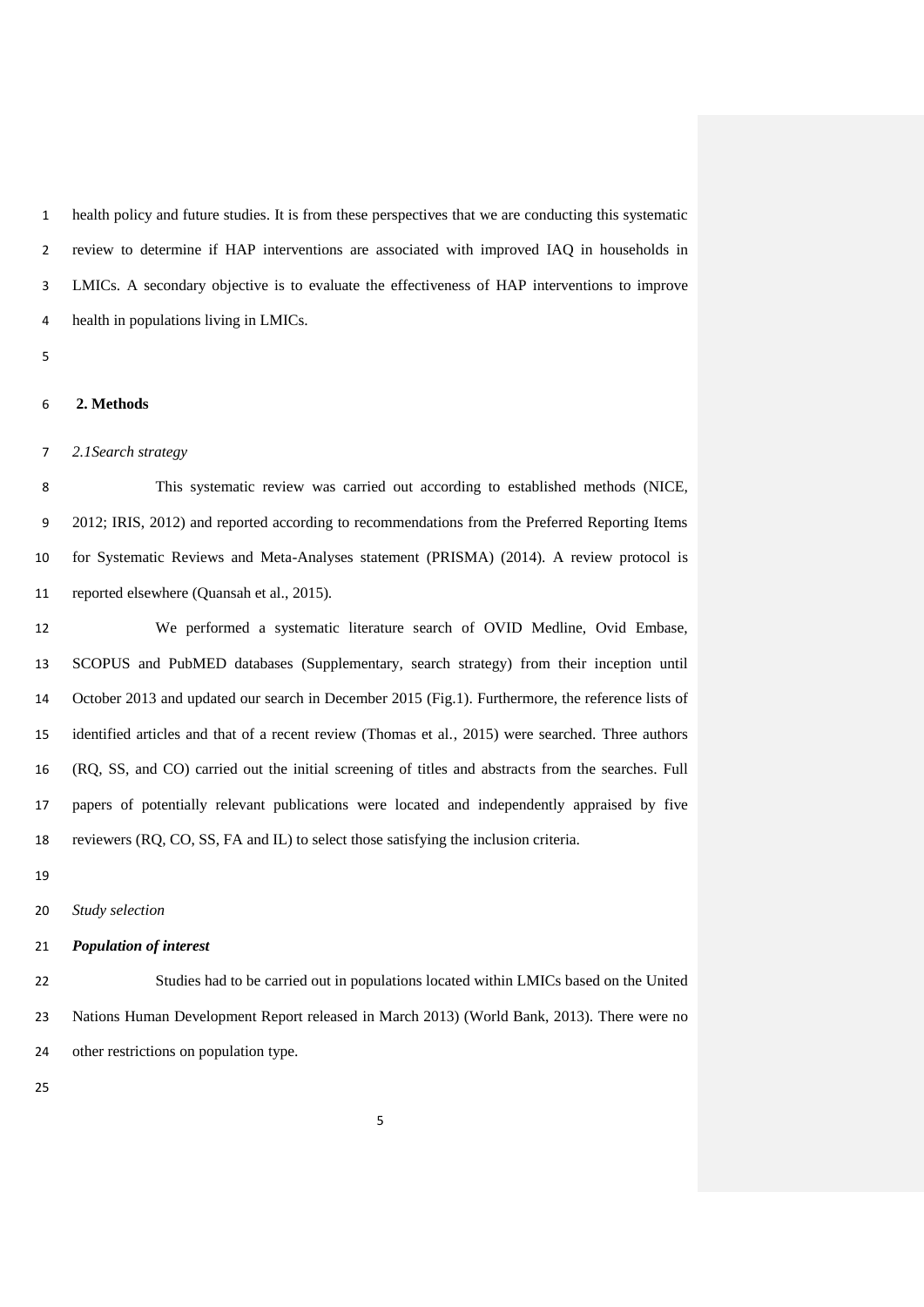## *Type of Intervention*

 We considered any type of household intervention that was explicitly aimed at improving indoor air quality and/or health by changing or reducing emissions from solid fuel use within the home. Such interventions include for example, changes in stove or heating apparatus, changes in ventilation arrangements and changes in behavior geared towards reducing emission and exposure to cooking smoke. This allowed us to examine the influence of intervention type on study- specific estimates. Interventions targeting for example, deforestation, fire wood use, particle size distribution and cooking time were excluded because they did not address our research questions.

## *Type of comparisons*

 Different types of comparators have been used in intervention studies. We aimed to provide a comprehensive evaluation of the evidence and did not impose any restrictions on the type of comparator used in the intervention studies (for example, convenience comparison group, randomized control group, no intervention control, and usual practice control). Studies with and without comparators were included in the review.

#### *Types of outcomes*

 We assessed both health and exposure outcomes. The primary outcomes were measures of indoor air quality (IAQ), e.g. airborne concentrations of carbon monoxide or fine particulate matter or soot or smoke. We also included biomarkers of exposure to air pollutants in the form of metabolites of poly-aromatic hydrocarbons. Secondary outcome measures were common health indicators and included (but again not be limited to) acute lower respiratory infection, sensory irritation (for example, itchy/watery/sore eyes), cough and high blood pressure (Quansah et al., 2015). Studies that only reported on fuel use, cooking time, climate, and non-IAQ/health related outcomes were excluded.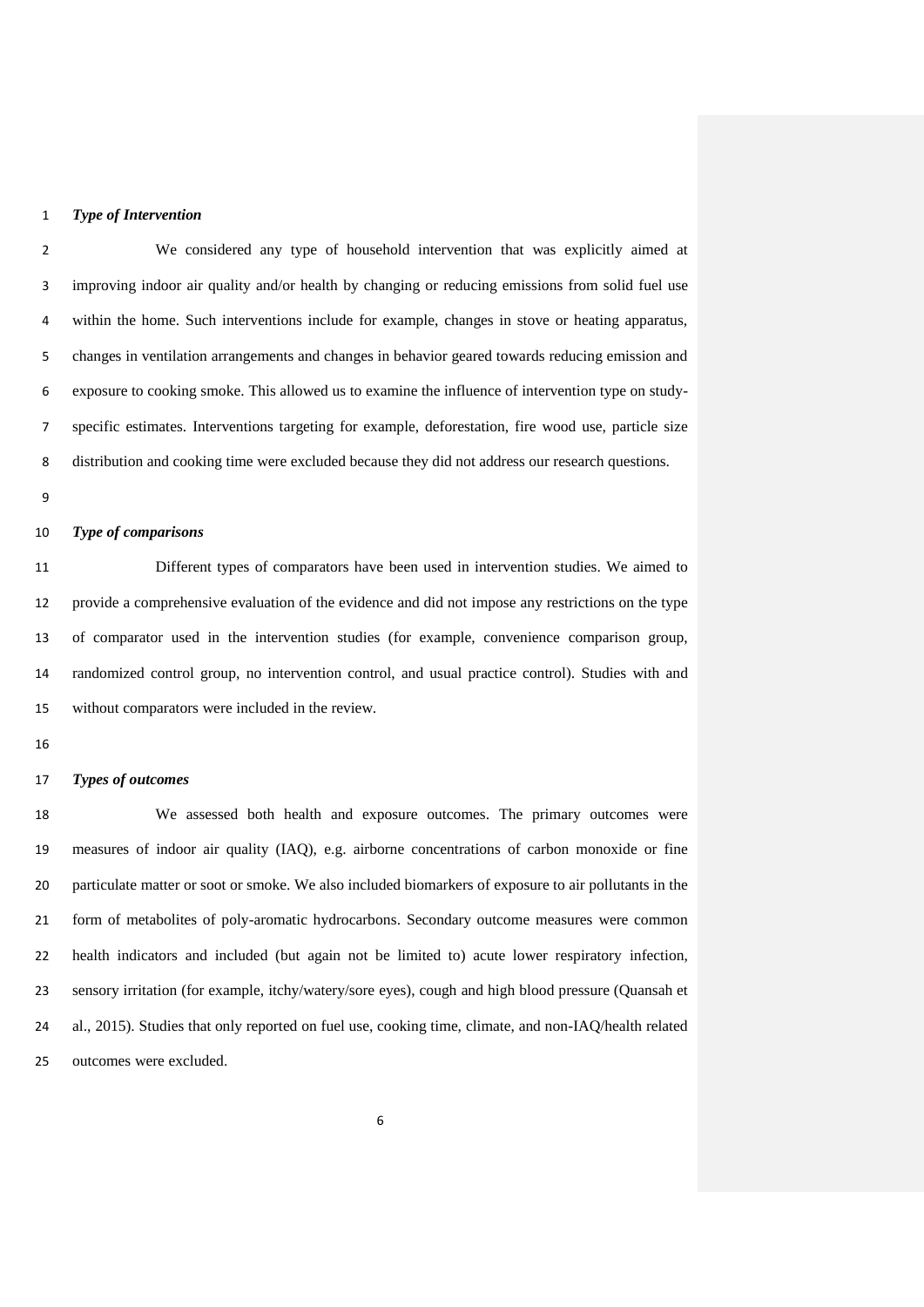## *Type of study*

 We included randomized controlled trials (RCT or quasi-RCT), or non-randomized control trials (i.e. cohort, case-controlled and cross-sectional studies), or before-and-after studies. We excluded all controlled experimental studies (i.e. both laboratory and field) because they did not qualify as interventions. We further excluded studies conducted in developed countries because they did not answer our research questions.

#### *Types of publications*

 In order to provide a comprehensive review of the literature we considered both articles in peer-reviewed journals and student theses. Our search included publications in the following languages: English, Spanish, and Chinese.

## *2.2. Data extraction and risk of bias assessment*

 Relevant characteristics of eligible studies were extracted and recorded independently by five authors (i.e. RQ, CO, SS, FA and IL). Discrepancies were resolved through discussion. TABLE 1 displays the main characteristics of the eligible studies. Risk of bias was assessed with the Effective Public Health Practice Project Quality Assessment Tool (EPHPP) (1998). The results of the risk of bias assessment tool for each individual study (**Supplemental Table 1**) and the data extraction forms (**Supplemental Table 2**) are available in the supplementary materials.

## *2.3. Statistical analysis*

 We anticipated substantial between study variability and we computed standardized weighted mean difference (SMD) for each of our outcomes: personal levels of particulate matter (P- PM) and carbon monoxide (PCO) and kitchen levels of particulate matter (MPM) and carbon monoxide (MCO) using a random effects model. The studies presented mean differences and corresponding exact p-values, or mean difference and their 95% confidence interval, or mean and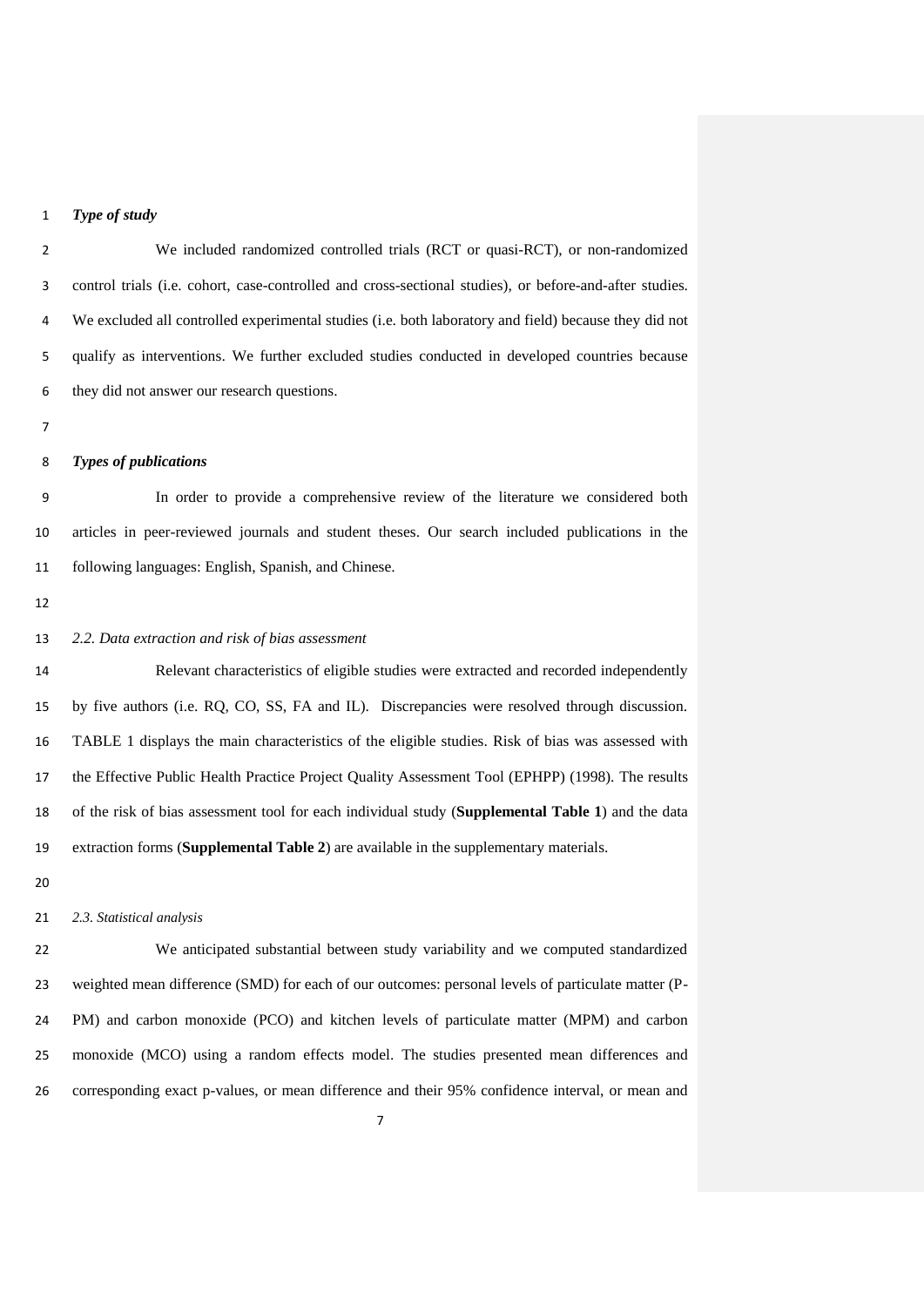standard deviation. The mean difference and their corresponding standard error were computed in excel using standard methods (Borenstein et al., 2009; Follmann et al., 1992; Higgins et al., 2010). 3 Heterogeneity was computed using the Q ( $p < 0.1$  considered significant), and  $I^2$ -statistics ( $I^2$ - statistic > 50% indicates high, 25–50% moderate, and < 25% low heterogeneity). We examined the influence of various characteristics on the study-specific effect estimates by stratifying the analysis by: a) population type (children vs. female adult vs. both children and female adult); b) study design (cross-sectional vs. pre-post design vs. RCT); c) intervention type (*plancha* vs. *justa* vs. *patsari* vs. other); d) duration of exposure monitoring (≤24 hours vs. >24 hours). Publication bias was assessed using the Egger test of asymmetry (Egger et al., 1998). The trim and fill method was used to assess the potential impact of missing studies. Statistical analysis was performed using STATA software version 11 (StataCorp, College Station, TX, USA).

#### **3. Results**

## *3.1. Literature Search*

 Our systematic search of the literature is shown in Figure 1. Fifty-five studies met our *a priori* inclusion criteria and were included in the systematic review. Fifteen studies provided 43 effect estimates for our meta-analysis (Supplementary Table 3). Of the 55 studies, 46 were identified from the searched databases, three were identified from reference lists of relevant studies, with a further six retrieved from a recent review (Thomas et al., 2015). Sixty-eight studies were excluded for reasons given in Supplementary Table 4.

## *3.2. Study Characteristics*

 Characteristics of the 55 eligible studies by study design are presented in Tables 1a and 1b. The interventions identified were carried out in three continents: South America (Guatemala 25 (n=12); Honduras (n=2); Nicaragua (n=1); Peru (n=6); and Mexico (n=7)); Asia (Bangladesh (n=1);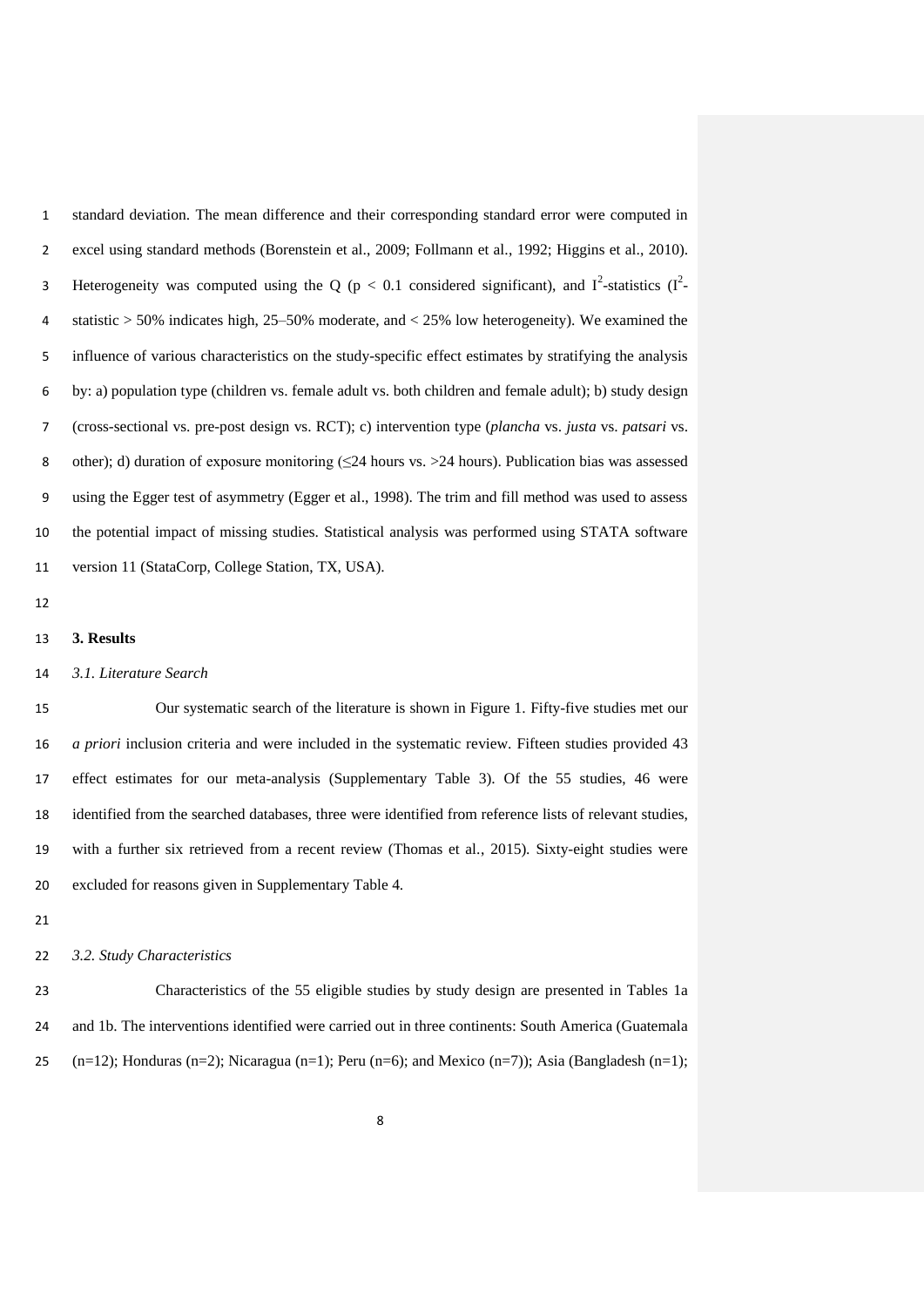1 China (n=8); India (n=4); Nepal (n=1); Pakistan (n=1); and Africa (Senegal (n=4); Ghana (n=1); Nigeria (n=1); Kenya (n=4); South Africa (n=1); Malawi (n=1); and Rwanda (n=1)). Sixteen of the intervention studies were cross-sectional designs, nineteen were before-and-after designs, eleven were randomized control trials (RCTs), and eight cohort designs. In two studies, two complementary study designs were applied. That is, between-group comparisons based on randomized stove assignment, and before-and-after comparisons within control subjects who used open fires during the trial and received chimney stoves after the trial. The interventions were carried out among female adults population or among children or both population groups. Most of the studies applied a single intervention and these included improved cookstoves, mostly wood burning stoves such as *patsari* cookstove, *plancha* cookstove, improved *justa* stove, OPTIMA cookstove, eco-cookstove, *sukhad* cookstove, ONIL stove, gyapa cookstove and "smoke free stove". There was one study carried out on the use of biogas digesters, three on solar ovens and one on a switch to ethanol fuel. Other interventions assessed in the studies were: installation of chimneys (n=1); health education campaign (n=1); and behavioural interventions such as education and counselling on cooking outdoors, opening windows/doors and reducing the amount of time the child spends in the kitchen (n=1). The funding model for the intervention was often poorly described. Some studies indicated that the improved cookstoves were offered for free but most studies failed to report the delivery mechanism and financing of the intervention.

 Several outcomes were reported in the intervention studies and we classified them into personal exposure outcomes and micro-environment exposure outcomes (Table 1a); and health outcomes (Table 1b). Personal exposure outcomes were outcomes measured at the individual level using for example, personal monitors attached to individuals clothing, measurement of metabolites in urine and so on. Micro-environment exposure outcomes refer to particulate matter (PM) and/or carbon monoxide (CO) measured from a fixed point in the home, most commonly in the kitchen. Health outcomes reported in the identified studies were generally sparse and heterogeneous.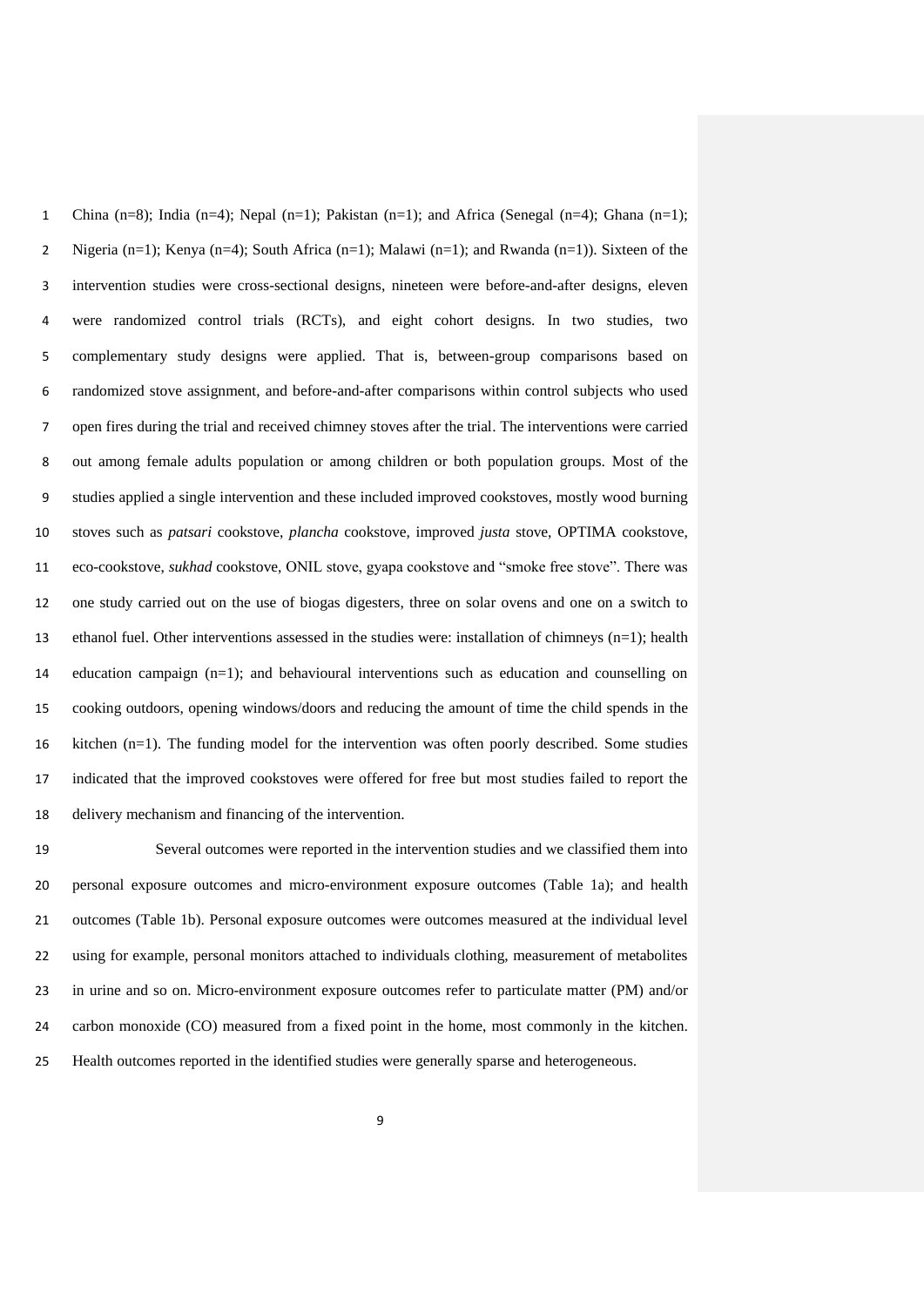## *3.3. Personal Exposure Outcomes*

 Twenty-eight studies reported on personal indicators of indoor air quality (IAQ) and are described below (Table 1a).

*3.3.1 Studies on Personal Particulate Matter* 

 Of the 11 studies that reported on daily average personal particulate matter (P-PM), five did not provide sufficient data for our quantitative analysis and were therefore analyzed qualitatively. Cynthia et al. (2008) studied the impact of improved wood burning stove (Patsari) in 8 reducing personal exposure to  $PM_{2.5}$  and CO in 60 homes in rural Michoacan in Mexico. The daily 9 average personal 24-hr PM<sub>2.5</sub> was 0.29 mg/m<sup>3</sup> for women using a traditional open fire. Installation of the *Patsari* cookstove resulted in a 35% reduction in the median 24-hr personal PM2.5. The corresponding reduction in 48-hr personal CO exposure was 77%. Li et al. (2011) investigated whether replacement of open pit stoves by improved stoves equipped with a chimney reduced 13 exposure to PAHs,  $PM_{2.5}$  and CO exposure in rural Peru. Two stove types were evaluated (A, n=30; B, n=27). Installation of improved cookstoves reduced personal exposures by 47-74% and urinary hydroxylate PAH metabolites (OH-PAHs) by 19-52%. Mukhopadhyay et al. (2012) assessed two brands of commercial advanced cookstoves (i.e. Philips and Oorja) with small blowers to improve 17 combustion. These advanced cookstoves produced reductions in personal  $PM<sub>2.5</sub>$  and CO.

 In total, seven effect estimates were provided by five studies for our quantitative analysis of P-PM (Supplementary Table 1). Of this, Naeher et al. (2000) provided data on both the populations of children and their mothers. Fitzgerald et al. (2012) used two different improved cookstoves, referred to in the forest plot as ICS1 and ICS2. The overall summary SMD was 1.18 22 (95% CI: 1.05, 1.32) (Fig 1). High between-study variability was observed  $(I^2$ -index=89.7%, 23 P=0.000, Q-statistics (n=7) =58.17). In the stratified analysis, moderate to large improvements in average daily personal PM was observed (Fig. 2 and Table 1). With the exception of studies on *plancha* cookstoves and those studies monitoring personal PM levels for less than 24-hr,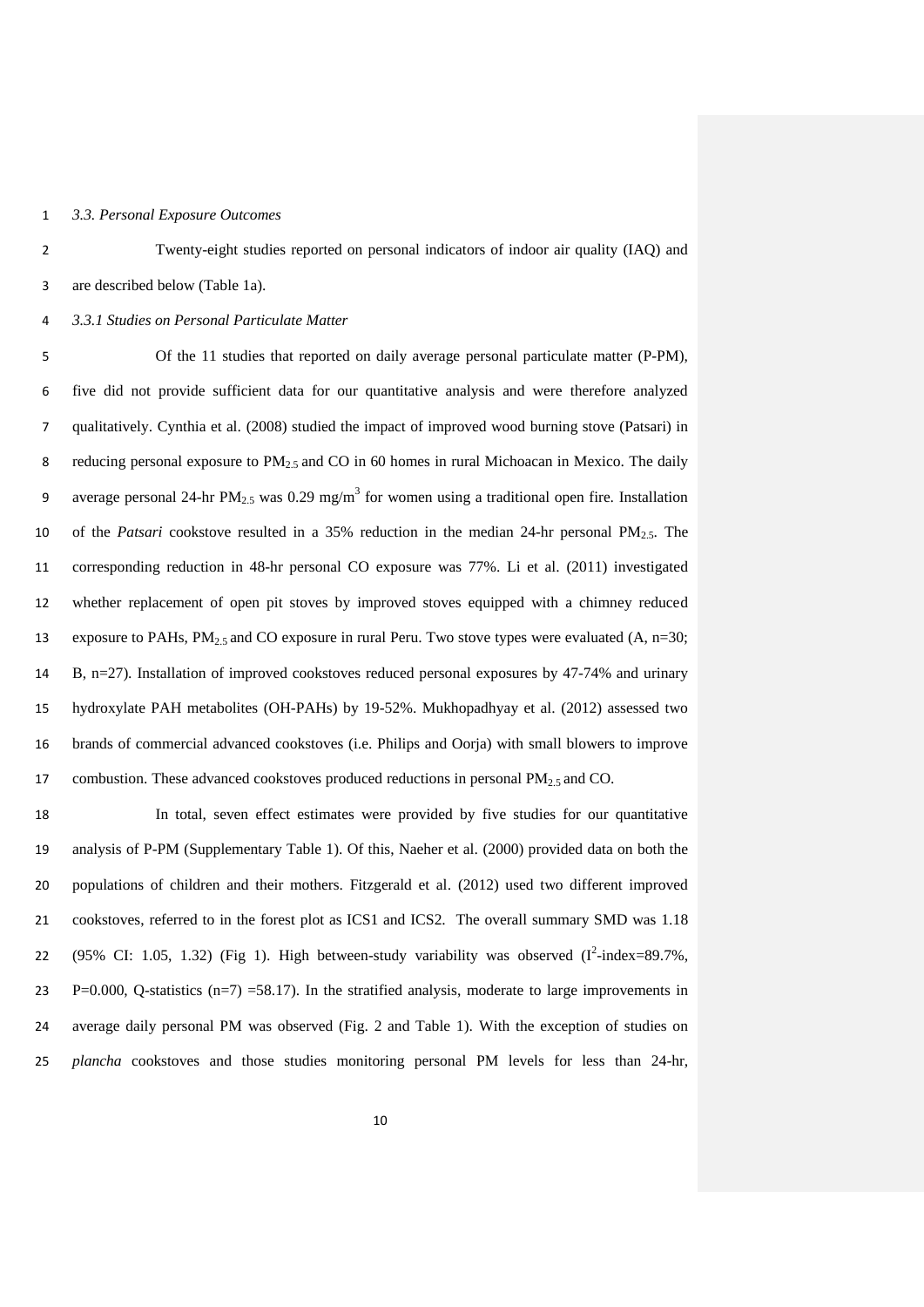heterogeneity persisted (Table 2). The Egger test of small study effects showed no evidence of publication bias (p=0.123). However, adjustment for publication bias by the trim and fill method imputed three studies and the overall summary SMD was reduced marginally (1.08; 95% CI: 0.95, 1.22) and heterogeneity persisted (91.66 (10), p=0.00, 99.2%) (Table 2).

## *3.3.2. Studies on Personal Carbon monoxide*

 Twenty-one intervention studies reported daily average personal carbon monoxide levels (PCO). Clark et al. (2013) examined the impact of a cleaner-burning cookstove intervention 9 among non-smoking female cooks and measured indoor  $PM_{2.5}$ , CO and PCO concentrations. Large mean reduction concentrations were observed for all exposure metrics following installation of a subsidized eco-stove. Diaz et al. (2007) observed a median reduction in exhaled breath CO in the intervention group compared to the control group following the installation of improved *plancha* stoves. Rollin et al. (2004) conducted a feasibility study to assess the impact of reduction of IAQ on acute lower respiratory infection in infants. When mean concentrations of CO were compared between electrified and un-electrified dwellings, there was strong evidence (p=0.0004) that the mean concentrations of log (CO) in the kitchen was higher in the electrified areas (1.25 vs. 0.69) 17 and strong evidence ( $p<0.0001$ ) that the mean concentration of log (CO) on the child was higher in electrified areas (0.83 s. 0.34). Beltramo et al. (2013) did not observe any evidence that solar ovens reduced exposure to carbon monoxide.

 Altogether seven studies provided 10 effect estimates for our quantitative analysis of PCO (Supplemental Material, Table S1). The overall summary SMD was 0.81 (95% CI: 0.63, 1.05) 22 and substantial heterogeneity was noted  $(I^2=99.8\%$ , p=0.00, Q-statistics (11) =5089.79). Slight to moderate improvement in IAQ related to PCO was observed across study level characteristics (Fig. 24 3 and Table 2) and substantial heterogeneity persisted. Egger small study effect (p=0.415) and the trim and fill did not show any evidence of publication bias (Table 2).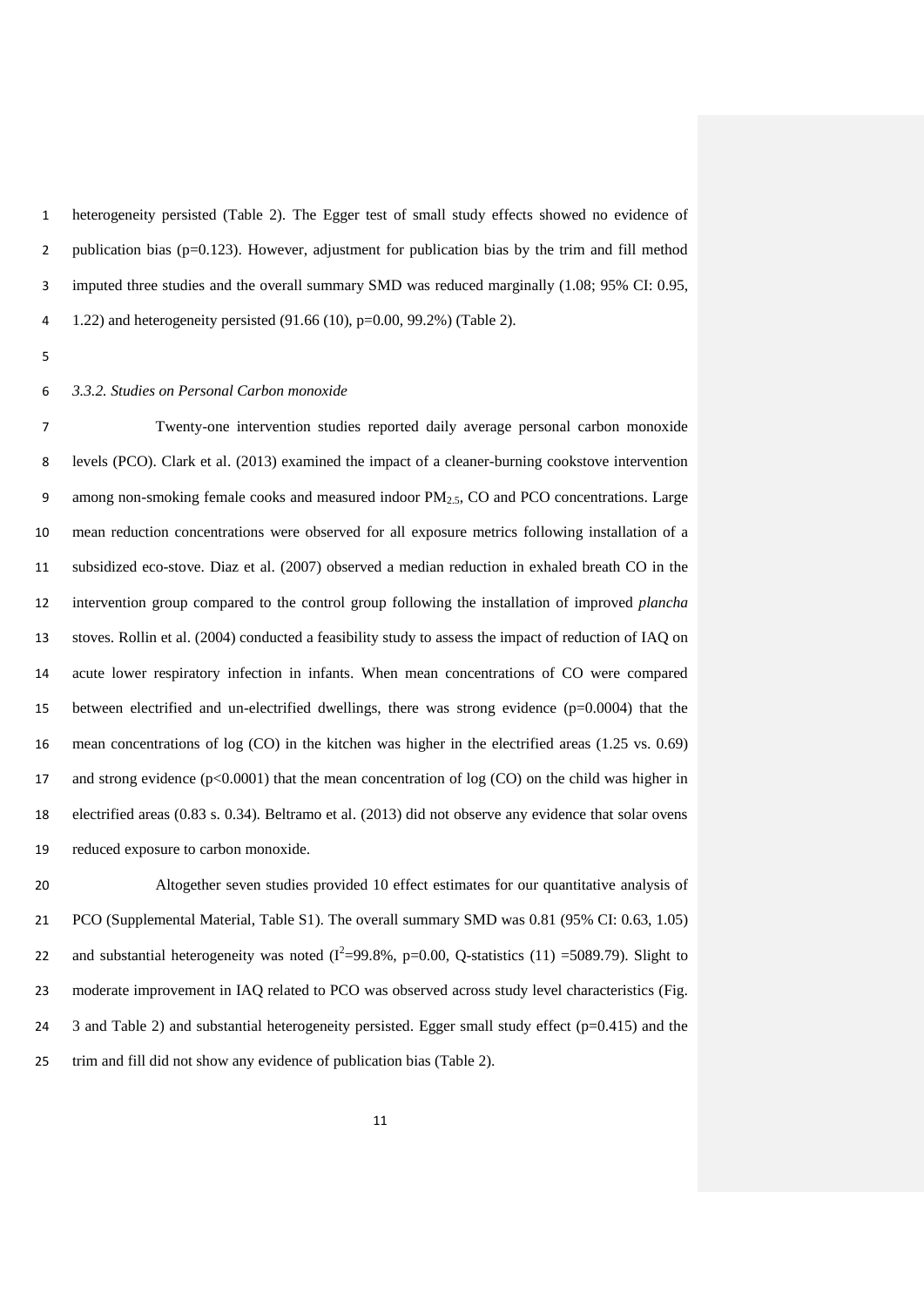# *3.2. Micro-environment Exposure Outcomes*

 A total of 26 studies reported micro-environment indicators of HAP from solid fuel use and are described below (Table 1a).

#### *3.2.1. Studies on Micro-environment Particulate Matter*

 With respect to particulate matter (PM), 10 studies provided 13 effect estimates for our quantitative analysis. Masera et al. (2007) evaluated the impact of improved *patsari* cookstoves 9 in the Purepecha region of Michoacin state in Mexico. Average concentrations of CO and  $PM_{2.5}$  were measured both before and after the introduction of the improved cookstove at 1- minute intervals for 48 hrs. PM2.5 and CO were reduced by 67% and 66% respectively. In the study by Chowdury et al. (2013), 24-hr PM2.5 and CO concentrations in the kitchen ranged between 0.15- 13 0.71 ppm for PM<sub>2.5</sub> and 3.0-11 ppm for CO when using the traditional cookstove; and between 0.08-0.18 ppm for PM2.5 and 0.7-5.5 ppm for CO when using improved cookstoves. In three Andean communities within the Santiago de Chuco province of Peru, two different models of improved cookstoves (i.e. stove 1 and stove 2) were installed in 64 homes. In the community 17 receiving stove 1, baseline 48-hr personal exposure and kitchen concentrations of  $PM_{2.5}$  were 116.4 18 and 207.3  $\mu$ g/m<sup>3</sup>, respectively; and 48-hr hour personal and kitchen CO levels were 1.2 and 3.6 ppm respectively. After introducing the new stove to this community, personal exposure and kitchen 20 concentrations of PM<sub>2.5</sub> reduced to 68.4 and 84.7  $\mu$ g/m<sup>3</sup> respectively; and that of personal and kitchen CO levels to 0.4 and 0.8 ppm respectively, representing reductions of 41.3%, 59.2%, 69.6% 22 and 77.7%. In the two communities receiving stove 2, corresponding levels were 126.3  $\mu g/m^3$ , 23 173.4 μg/m<sup>3</sup>, 0.9 ppm, and 2.6 ppm before the installation of the stoves, and they reduced to 58.3, 24 51.1  $\mu$ g/m<sup>3</sup> and 0.6, 1.0 ppm. Overall, homes receiving stove 2 saw reductions of 53.8, 70.5, 25.8 and 63.6%.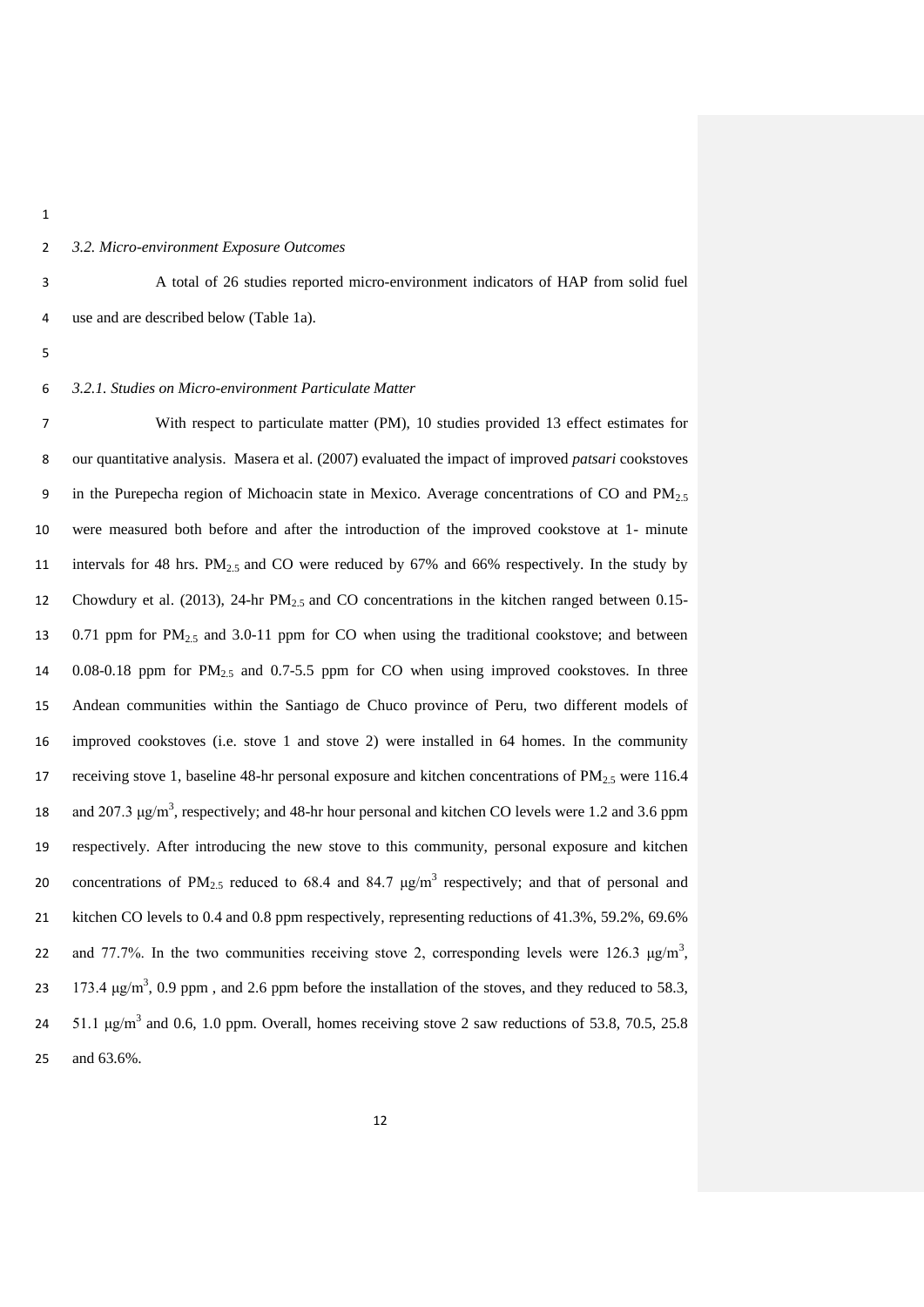In the meta-analysis of 13 effect estimates from 10 studies (Supplementary Table 3), the overall summary SMD was 1.57 (1.22, 2.01). High statistical heterogeneity was observed (I<sup>2</sup>=98.2%, p=0.00, Q-statistics (13) =661.63). A slight to large improvement in average kitchen levels of PM (MPM) was noted across study level characteristics and with the exception of studies looking at the exposure of children substantial between-study variability persisted (Table 2). A test of publication bias showed no evidence of small study effects (p=0.184). Again this was not confirmed by the trim and fill method which showed a decline in the summary SMD (1.16; 0.85, 1.53) (Table 2).

#### *3.2.2. Micro-environment Carbon Monoxide*

 In the study by Chengappaa et al. (2007) in the Bundelkund region of India, CO was measured for a 48-hr period in 60 rural kitchens before and after installation of a *sukhad* improved cookstove. One year after the intervention, CO concentrations were reduced by 70% (p<0.001) and 44% (p<0.01) respectively. Khushk et al. (2005) reported levels of 15.4 ppm for smoke-free stoves compared to 28.5 ppm for traditional cookstoves. A 3-stage risk reduction program was applied by Torres-Dorsal et al (2007). These steps included (i) removal of indoor soot adhered to roofs and internal walls (ii) paving dirty floors and (iii) introduction of a new wood stove with a metal chimney. Blood caroxyhaemoglobin (% COHb) and urinary 1-OHP levels were measured before and after the intervention. In the 20 participants the levels of COHb reduced by an average of 2.5% one month after the intervention. A similar observation was noted for 1-OHP levels.

 In all, eleven studies provided 13 effect estimates for our quantitative analysis of 22 kitchen levels of CO. The overall summary SMD was 1.21 (0.89, 1.66;  $I^2 = 99.5\%$ , p=0.00, Q- statistics (13) =2578.71) (Fig 4). A slight to large improvement in indoor air quality (IAQ) related to average kitchen levels of CO (MCO) was noted across study level characteristics and, except for studies scoring weak on the Effective Public Health Practice Project Quality Assessment Tool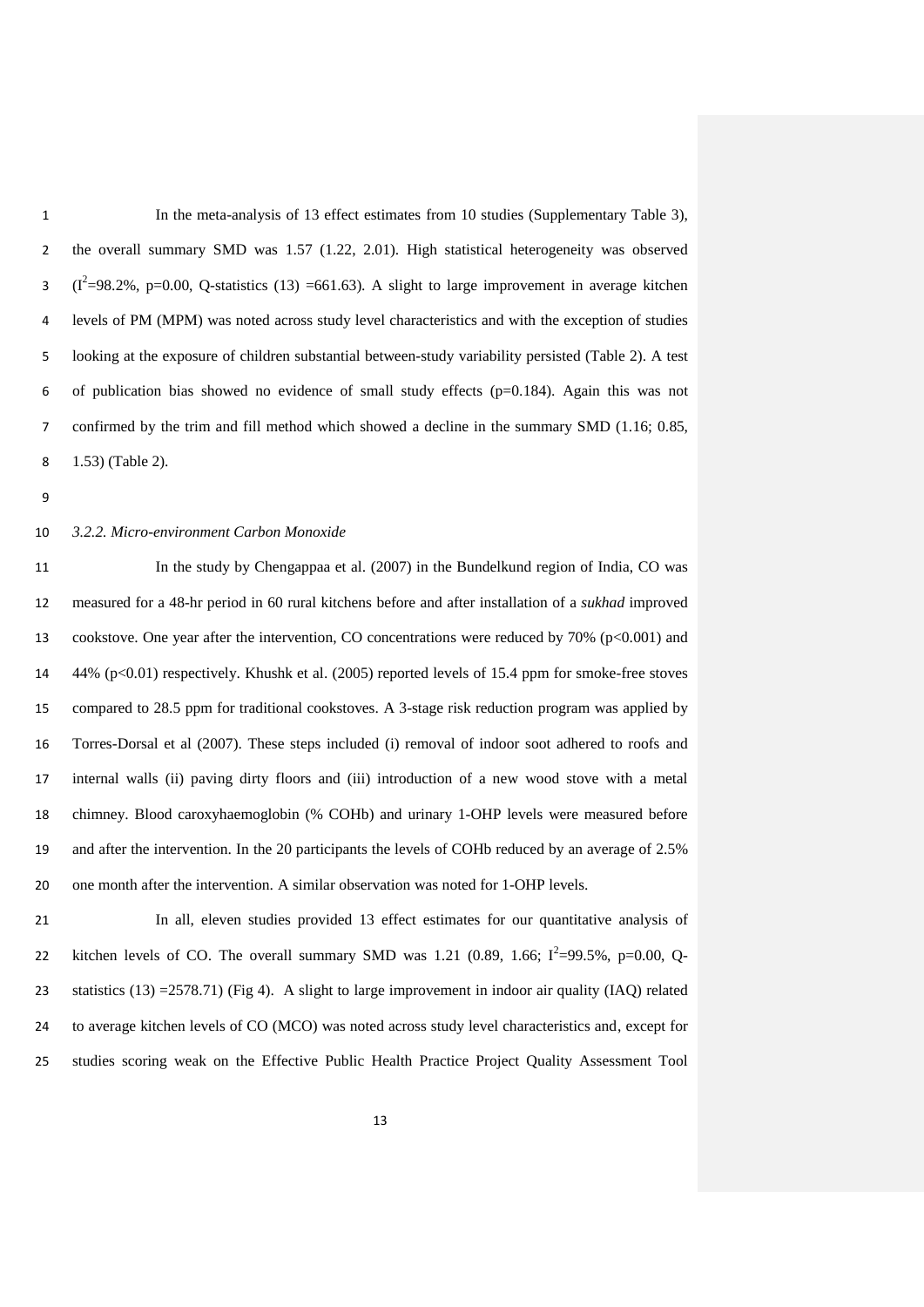(EPHPP), substantial heterogeneity persisted. There was no evidence of the small study effect 2 (p=0.154) and this was confirmed by the trim and fill method  $(1.03; 0.76, 1.41)$  (Table 2).

## *3.3. Health Outcomes*

 A total of twenty-nine studies reported health outcomes. Of these, 10 studies reported on respiratory health problems alone, 10 studies on non-respiratory health problems, and 8 studies on both respiratory and non-respiratory health problems (Table 1b). Due to the sparse nature of individual health outcomes, it was not possible to conduct a meta-analysis. These studies are discussed below.

## *3.3.1. Respiratory Health Problems*

 Different definitions of asthma were applied in the studies and this included asthma based on lung function measurements and self-reported symptoms of asthma such as wheezing, cough, phlegm production, difficulty breathing, runny or stuffy nose and chest tightness. Beltramo and Levine (2013) compared respiratory symptoms in 465 women who purchased solar ovens and 325 control women. The authors did not observe any evidence that the use of solar ovens reduced the incidence of cough and/or sore throat. They concluded that their study was a policy success because it halted a nationwide proposal to roll-out solar ovens. Women who reported using *patsari* cookstoves most of the time compared to those using open fire experienced significantly lower levels of cough and wheezing (Romieu et al., 2009). Significant reductions in several respiratory symptoms such as dry cough, chest tightness, difficulty breathing and runny nose were observed in mothers and children in homes that used improved cookstoves compared to those that used traditional cookstoves in Guatamela (Albalak et al., 2001).These findings were confirmed by Ludwinski et al. (2011) who reported a 48.6% and a 63.3% reduction in respiratory symptoms in mothers and children respectively, and in Romieu et al. (2009) and Dohoo et al. (2012). However,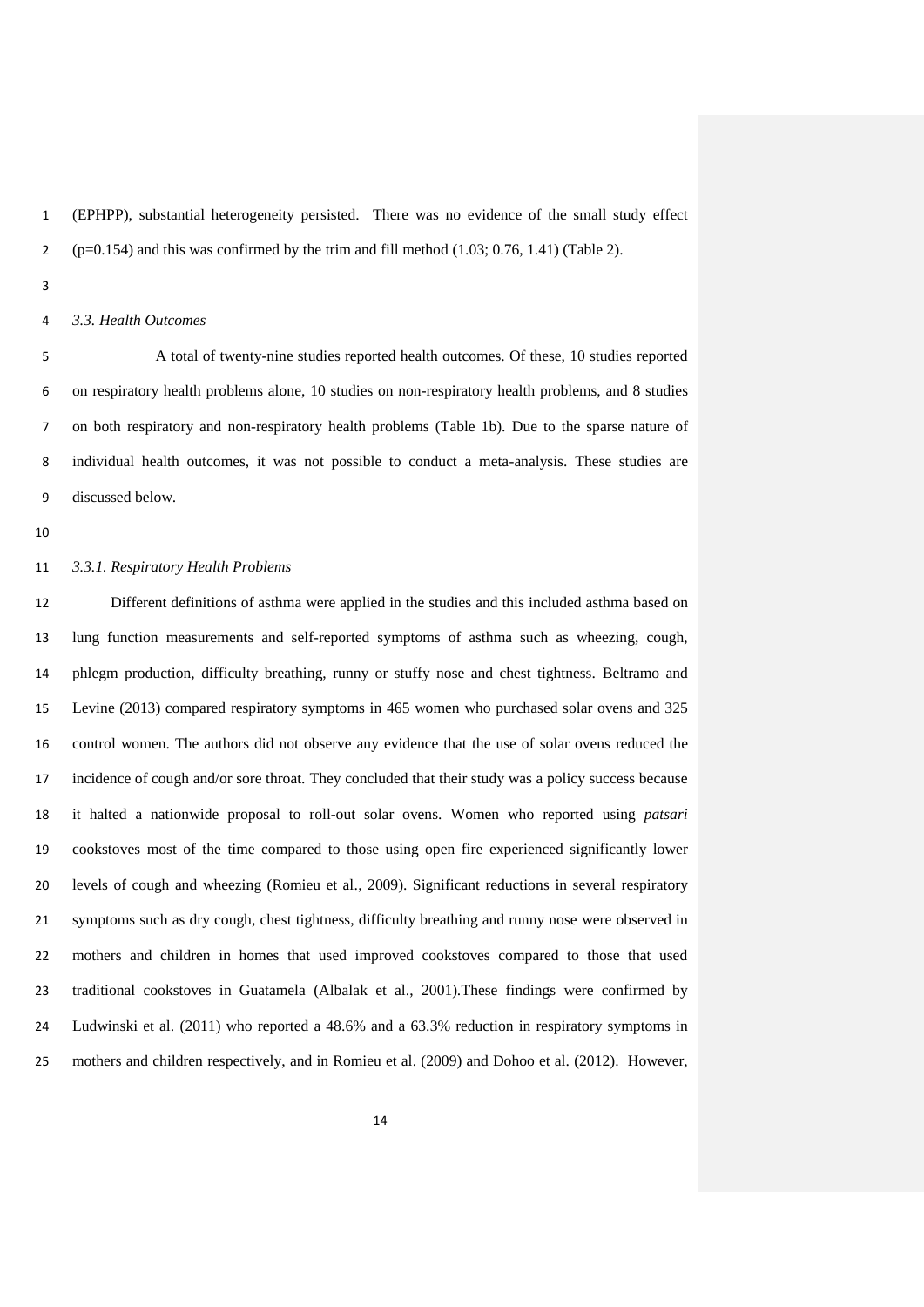no significant improvement in measures of lung function was observed in users of *plancha* (Smith- Sivertsen et al., 2009), *justa* (Clark et al., 2009) and *Gram vikas* (Hanna et al., 2012) cookstoves. In a parallel randomized controlled trial in Guatemala, Smith et al. (2011) investigated whether an intervention to lower indoor wood smoke emissions would reduce pneumonia in children. Pneumonia was defined as physician-diagnosed pneumonia, without use of a chest radiograph or fieldworker-assessed pneumonia (all and severe) and seven other conditions of physician-diagnosed pneumonia. Significant reductions in the intervention group for three severe outcomes: fieldworker- assessed, physician-diagnosed, and RSV-negative pneumonia were noted. In the exposure-response analysis, a 50% exposure reduction was significantly associated with a reduction in physician- diagnosed pneumonia (RR 0·82; 0·70, 0·98). Hosgood et al. (2002) evaluated lung cancer mortality reduction after changing from a traditional smoky stove to an improved cookstove in China. A significant reduction in lung cancer mortality was observed in women and men who changed to improved cookstoves compared to those who did not change. Reductions in lung cancer incidence (Lan et al. 2002) and pneumonia mortality (Shen et al. 2009) were also observed in similar populations following a switch to an improved cookstove .

#### *3.3.2. Non-respiratory Health Problems*

 Household air pollution (HAP) intervention studies on non-respiratory symptoms have been inconclusive. Whereas Jary et al. (2014) did not observe any significant improvement in headache and back pain following the use of wood burning clay improved cookstove for 7 days, Burwen and Levine (2012), Diaz et al. (2008) and Alam et al. (2006) noted marginal to significant improvements in these indicators. A small number of studies have observed improvements in blood pressure (Hanna et al., 2002; McCracken et al., 2007) and low birth weight (Thompson et al., 2011) following the use of improved cookstoves.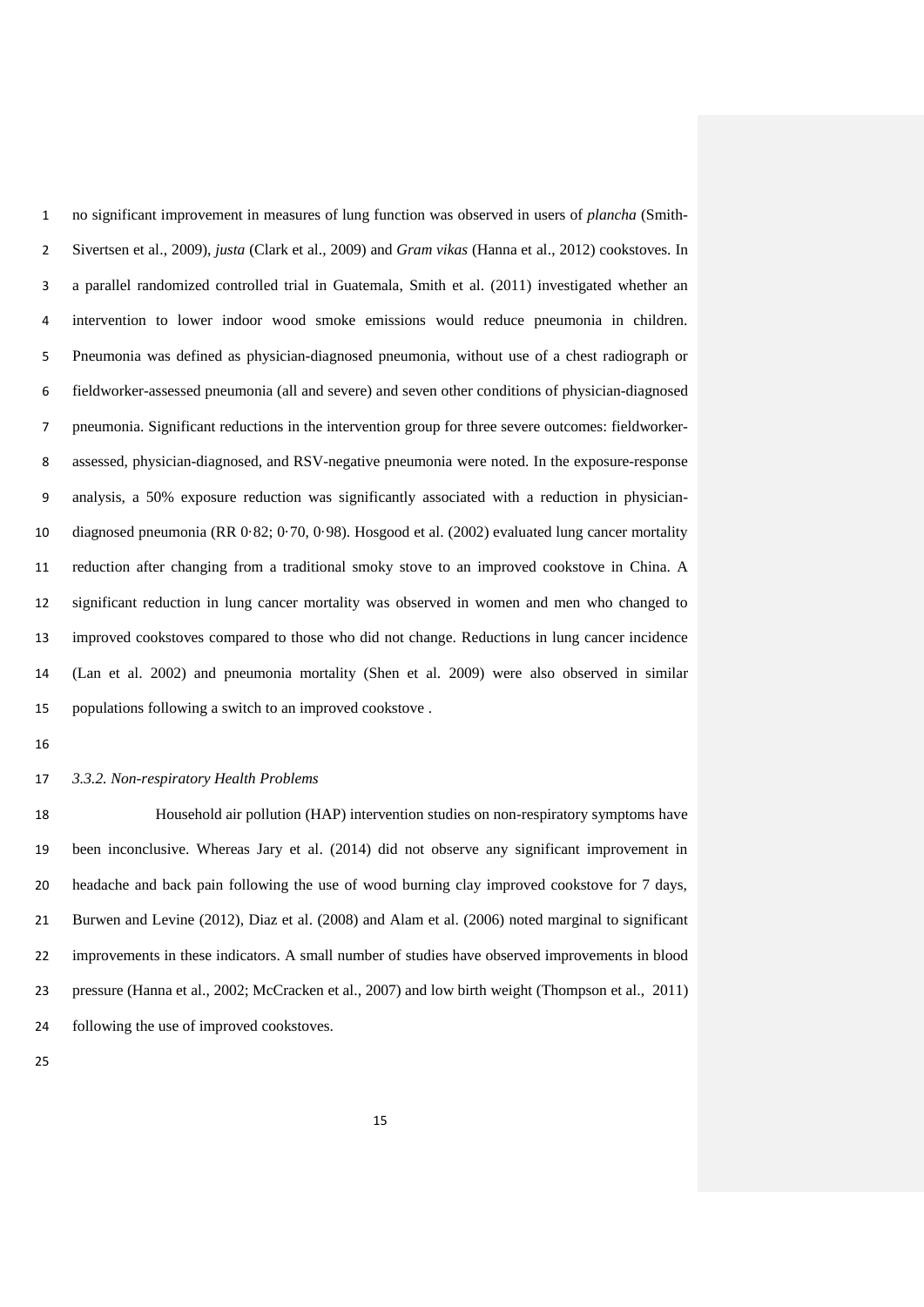# **4. Discussion**

 This systematic review and meta-analysis of HAP interventions conducted in Low and Middle Income Countries (LMICs) aims to address the question, whether HAP interventions to improve indoor air quality (IAQ) and/or health in homes using solid fuel for cooking and heating are effective. Fifteen of the 55 studies were eligible for quantitative analysis. The largest reduction in HAP was particulate matter (PM) levels in the kitchen, followed by daily personal average levels of PM, levels of carbon monoxide (CO) in the kitchen and daily personal average levels of CO. Slight to large improvement related to study level characteristics in average kitchen levels of PM and CO as well as average daily levels of PM and CO. The findings from the qualitative analysis corroborate that of the quantitative analysis. Findings on health outcomes were inconclusive. We also observed high statistical between study variability in the study-specific estimates and this persisted in most cases in the stratified analysis. Thus, caution is warranted in concluding that HAP interventions - as currently designed and implemented – support reductions in the average kitchen and personal levels of PM and CO.

## *4.1. Validity issues*

 Our study has a number of strengths. We searched several databases and used secondary references that were cited in the original articles and a recent review. Five reviewers independently assessed the articles based on *a priori* eligibility criteria. We also followed the methods of the National Institute of Healthcare Excellence (NICE) and the National Academy of Science review of the EPA Integrated Risk Information System process; and reported the findings according to recommendations by the Preferred Reporting Items for Systematic Reviews and Meta- analysis statement. We also evaluated the possibility of publication bias using Egger's test of asymmetry and the trim and fill method.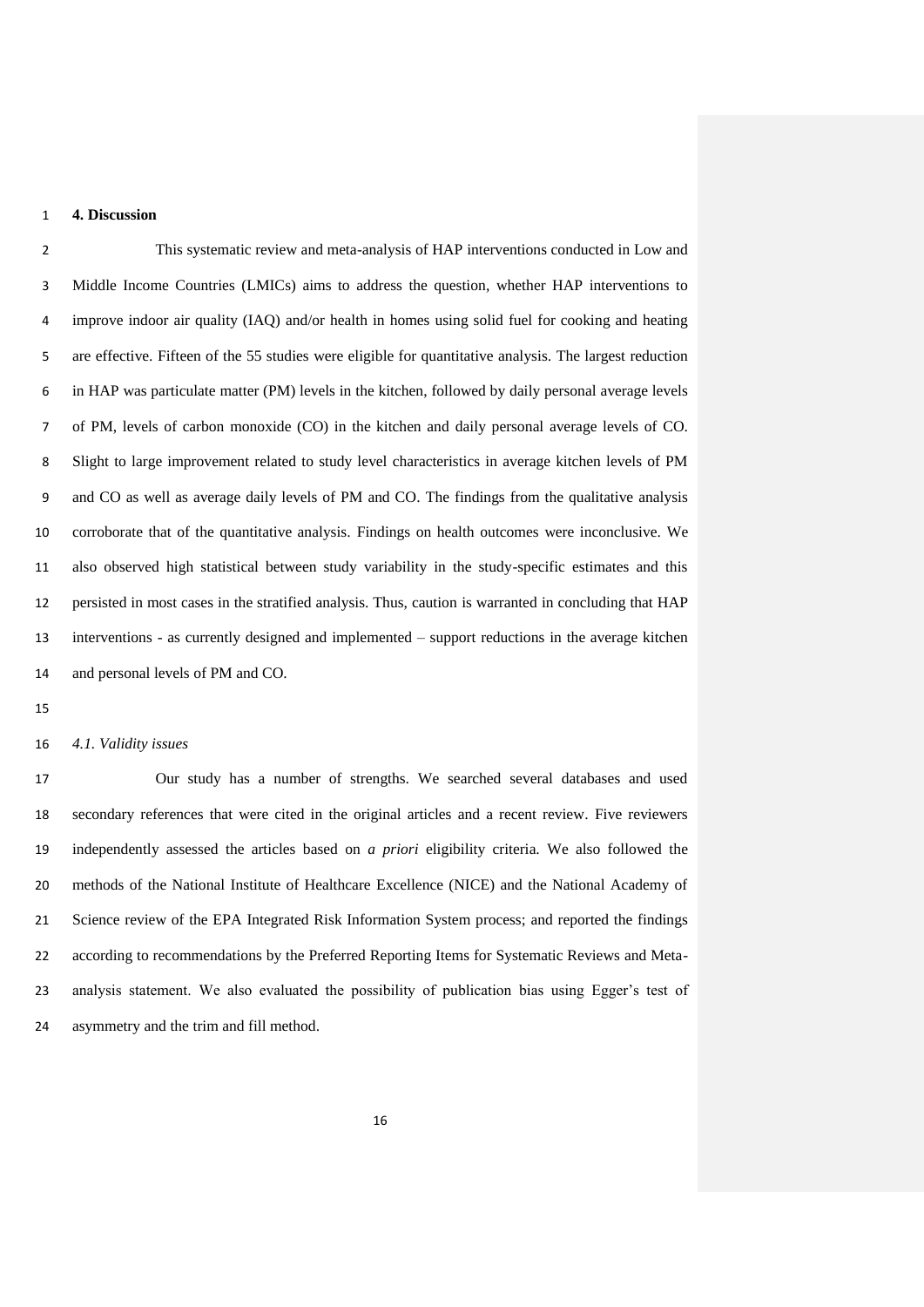We acknowledge a number of limitations in our study. We applied the Effective Public Health Practice Project Quality Assessment Tool (EPHPP) to assess the risk of bias, but due to a lack of data we were unable to explore the influence of each of the six domains on our overall summary SMD. Nevertheless, we applied a single global rating score to assess the influence of risk of bias on overall summary SMD and the majority of the studies were rated as weak on this scale. How well a study fairs on the scale is dependent on the amount of information available in the article for evaluation. Thus, a well conducted study may score poorly on the scale because the author(s) failed to provide adequate information when writing up their manuscript. As a result, interpretation on how well a study does on the EPHPP should be carried out with caution. We also observed high statistical between study variability in the study-specific estimates and this persisted in most cases in the stratified analysis. Thus, caution may be warranted in concluding that HAP interventions as currently designed and implemented support reductions in the average kitchen and personal levels of PM and CO.

 Furthermore, of the studies meeting our *a priori* inclusion criteria, the majority came from cross-sectional studies in which it was not possible to judge the temporal relation between HAP intervention and our outcomes of interest. However, the generally consistent results from the different study designs and study level characteristics support the hypothesis that HAP interventions reduce average kitchen levels of PM/CO and daily average personal levels of PM/CO. A variety of exposure outcomes and interventions were reported in the original studies. With respect to the outcomes we carefully segregated them into average daily PM/CO personal levels and levels of PM/CO in the kitchen and this allowed us to study the impact of HAP intervention on each outcome. Due to practical, ethical and budgetary constraints the studies have typically been small in size with a very small proportion of them being RCT design. The monitoring period tended to be short and the duration of measurement was inconsistent across the studies making comparison 25 difficult. We also carefully categorized the monitoring period into 2 levels (i.e.  $\langle$ 24hrs vs  $\geq$ 24hrs) to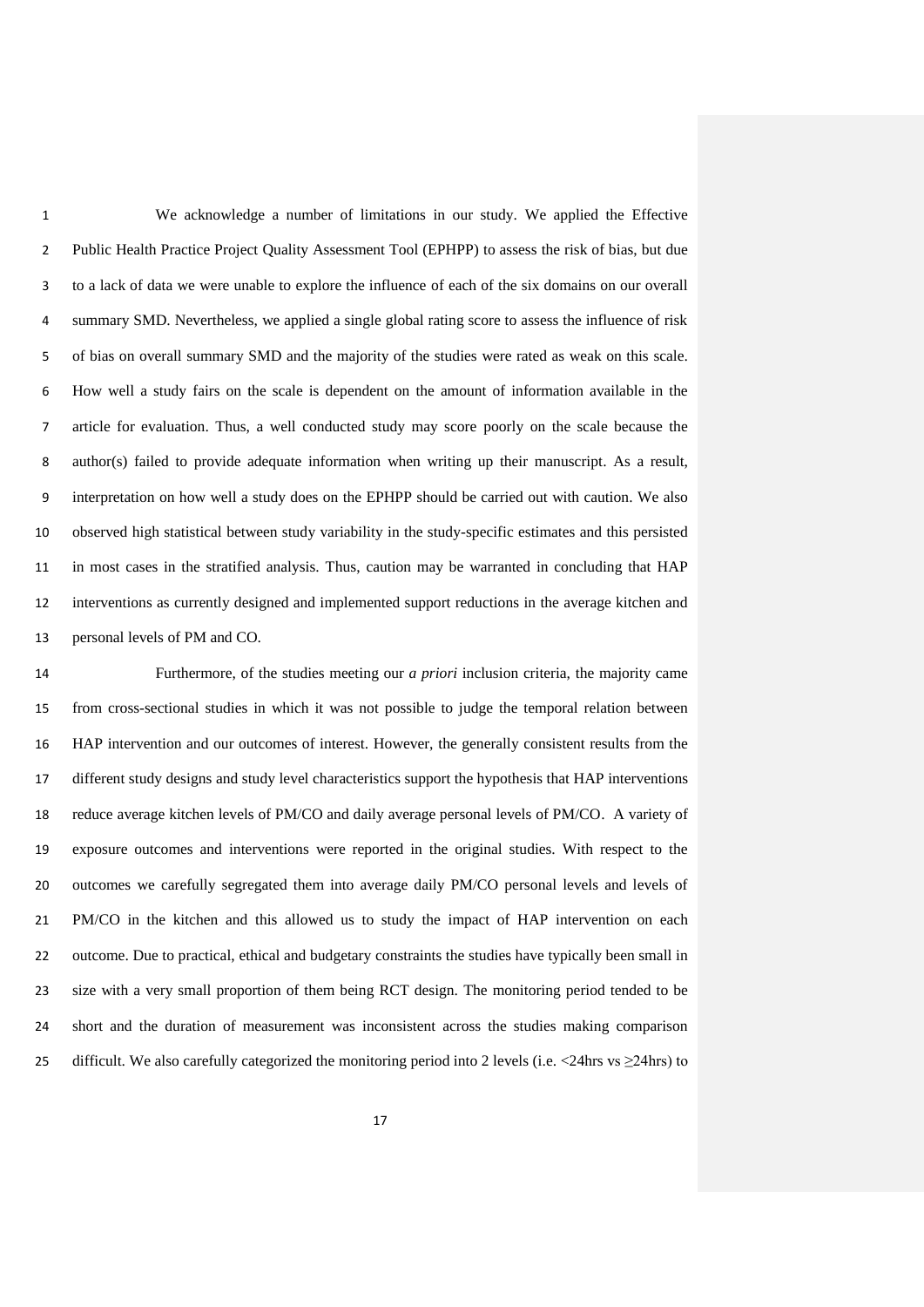understand how daily exposure variability impacts on the overall SMD. Most of the studies also had qualitative components and these did not contribute to the evaluation of the impact of HAP intervention on our outcome of interest. The studies generally differed on baseline indoor PM/CO and in most cases post-intervention measurements were above the WHO guideline.

## *4.2. Comparison with previous studies*

 Two previous reviews: a WHO report (Rehfuess et al., 2014) and a systematic review by Thomas et al. (2015) were available on this subject. In the first study, Rehfuess et al. (2014) conducted a systematic review and meta-analysis to answer the question whether improved cookstoves in everyday use, compared to traditional cookstoves are effective in reducing average concentrations of, or exposure to, particulate matter and carbon monoxide among households in. The authors identified 38 studies and reported average kitchen levels of PM and CO reducing by 38 to 82%. Reductions of average personal levels of PM and CO ranging between 47 to 76% were also observed. In the second study, Thomas et al. (2015) conducted a qualitative review of epidemiologic evidence that improved cookstove interventions reduced household air pollution and improved health. They searched 10 databases and identified almost the same studies included in Rehfuess et al. (2014) but failed to reach any conclusion. .

 We identified **55** studies, and across these household air pollution (HAP) interventions resulted in improvement in daily average personal and average kitchen levels of particulate matter by 24% and 18% respectively. A much smaller (3%) improvement in average kitchen levels of carbon monoxide was observed.

 This observation was also observed across different study designs, population types and monitoring duration. Our findings are consistent with the WHO report (Rehfuess et al., 2014), although ours is more comprehensive as we include 17 additional studies. We observed that the performance of the *Plancha* and the *Justa* on average daily personal levels of PM was broadly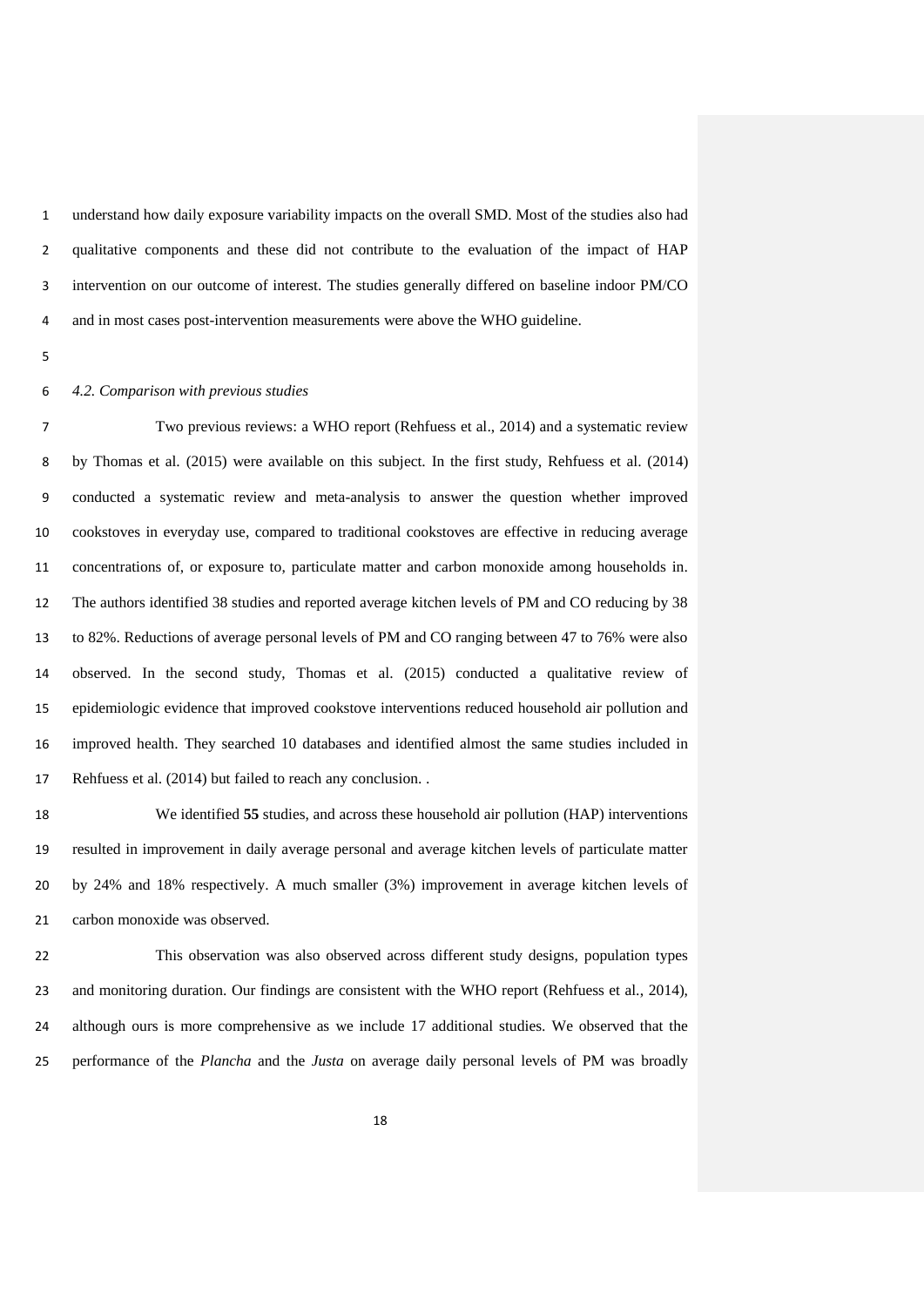similar. However, both the *Justa* and the *Patsari* outperformed the *Plancha* in reducing average kitchen levels of PM/CO. The reason for this later observation is not clear, but the former observation corroborates the finding of a WHO report (Ruhfuess et al., 2014) which suggests a substantial improvement of personal PM levels with stoves with chimneys. In spite of the observed improvement in average PM and CO levels, post-intervention concentrations of PM/CO are much higher than the WHO guidelines for these air pollutants.

 Our findings have important public health implications for populations living in Low and middle-income countries (LMICs) given the tremendous health burden of household air pollution (HAP) (Amegah and Jaakkola, 2015) and the fact that the total number of users of solid/biomass fuels in these countries have not declined (Bonjour et al., 2013). Our findings further suggest that current stand-alone HAP interventions yield little if any health benefit. Thus, there is the need to re-examine the ways in which interventions are designed and implemented in homes in LMICs. Multi-faceted HAP interventions could offer an opportunity to reduce exposures to HAP that could have marked public health impact in LMICs. Cleaner fuels such as liquid petroleum gas, ethanol, solar and electrification may reduce indoor emission levels substantially. However, to date only five qualitative studies (1 on LPG, 2 on ethanol, 1 on electrification and 1 on solar) have evaluated the impact of cleaner fuel on HAP or health. An ongoing HAP randomized trial in Ghana may shed light on the impact of cooking with cleaner fuels on health/IAQ (Jack et al., 2015).

 Our findings on health outcomes were inconclusive, supporting the findings of a previous systematic review (Thomas et al., 2015) and recent large intervention studies (Bensch and Peters, 2012; Hanna et al., 2012). The exposure-response (E-R) curve for most health effects is poorly understood but data for cardio-pulmonary and cardiovascular effects from outdoor air pollution, second-hand tobacco smoke and smoking studies tend to suggest that the curve, at least for PM, is steep and may plateau at moderate PM doses (Pope, 2009). Such an E-R curve would then suggest that minimal or no health improvements may accrue from the moderate HAP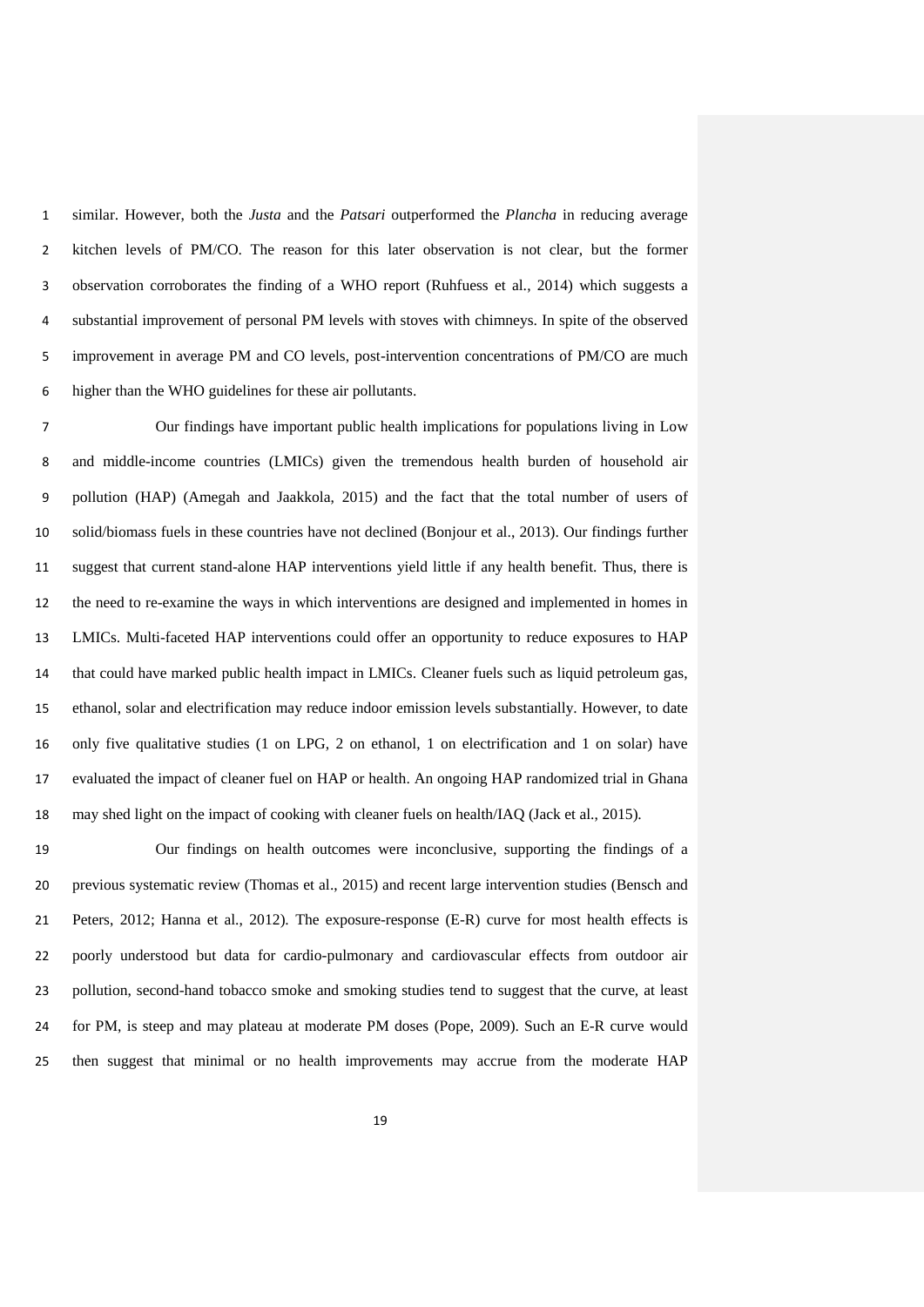improvements seen by some of the studies reported in this review especially when the improvements achieved are within the upper, plateau part of the curve. Behavioral change interventions have the potential to reduce average concentrations of particulate matter and carbon monoxide by 20-98% in laboratory settings and by 31-94% in field setting (Barnes, 2014). Behavioral strategies may include cooking outdoors, reducing time spent in the cooking area, keeping the kitchen door/widows open while cooking, avoiding leaning over the fire while cooking, avoiding carrying children while cooking and keeping children away from the cooking area. Opportunities to educate communities on reducing household air pollution exposure include durbars, festival celebrations, religious meetings and child welfare outreach clinics. Community health workers are the fulcrum of the health system in many developing countries and represent important change agents (Leon et al., 2015). Adoption and sustainability are big issues for most HAP interventions. There is a need for qualitative research on the barriers and facilitators for adoption and continued use. There is also a clear need for a standard method to evaluate HAP interventions. A Standard Operating Procedure for stove evaluation programs that included sections on HAP assessment, health assessment and intervention adoption/use assessment is required for the HAP research community.

#### **5. Conclusions**

 Our study suggests improvement in average PM/CO concentrations at the personal and micro-environment level occur following HAP interventions. Despite this, post-intervention levels are generally still far above the WHO guidelines for PM and CO, and perhaps because of these continued high exposures, the study finds little evidence of improvements in health outcomes. There is a need to develop effective interventions in LMICs that are capable of reducing HAP levels below the WHO guidelines, particularly in many communities in the developing world where adoption of improved cookstoves continues to prove challenging. There is also a need for a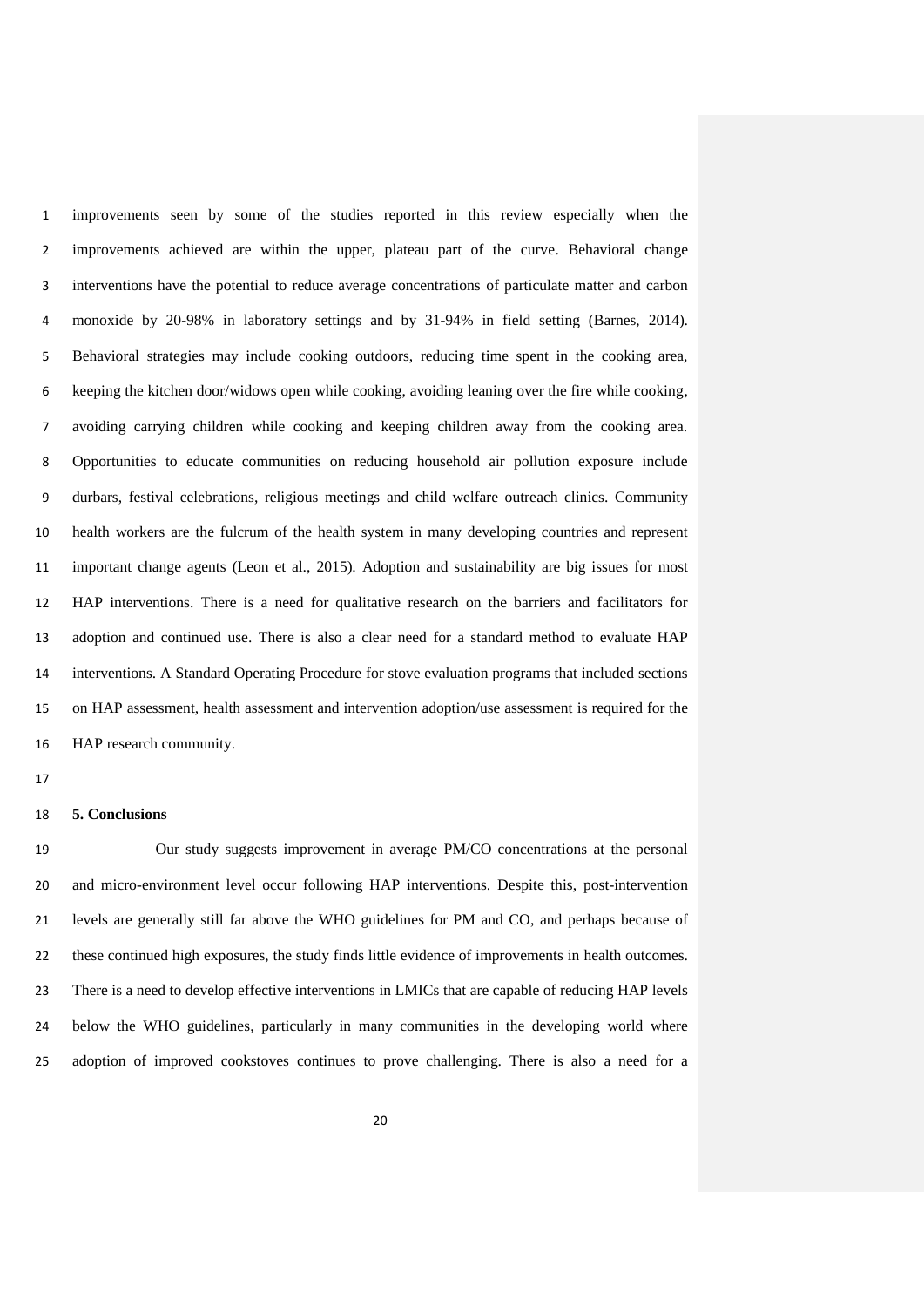|                         |            | $\overline{\phantom{a}}$ | - |  | $\overline{\phantom{a}}$<br>-                                                               |  |  |  |
|-------------------------|------------|--------------------------|---|--|---------------------------------------------------------------------------------------------|--|--|--|
| $\mathbf 2$             |            |                          |   |  | assessment, health assessment and intervention adoption/use assessment for the HAP research |  |  |  |
| $\mathbf{3}$            | community. |                          |   |  |                                                                                             |  |  |  |
| $\overline{\mathbf{4}}$ |            |                          |   |  |                                                                                             |  |  |  |
| $\sf 5$                 |            |                          |   |  |                                                                                             |  |  |  |
| $\boldsymbol{6}$        |            |                          |   |  |                                                                                             |  |  |  |
| $\boldsymbol{7}$        |            |                          |   |  |                                                                                             |  |  |  |
| $\bf 8$                 |            |                          |   |  |                                                                                             |  |  |  |
| $\boldsymbol{9}$        |            |                          |   |  |                                                                                             |  |  |  |
| ${\bf 10}$              |            |                          |   |  |                                                                                             |  |  |  |
| ${\bf 11}$              |            |                          |   |  |                                                                                             |  |  |  |
| $12\,$                  |            |                          |   |  |                                                                                             |  |  |  |
| $13\,$                  |            |                          |   |  |                                                                                             |  |  |  |
| $\bf{14}$               |            |                          |   |  |                                                                                             |  |  |  |
| $15\,$                  |            |                          |   |  |                                                                                             |  |  |  |
| ${\bf 16}$              |            |                          |   |  |                                                                                             |  |  |  |
| $17\,$                  |            |                          |   |  |                                                                                             |  |  |  |
| ${\bf 18}$              |            |                          |   |  |                                                                                             |  |  |  |
| 19                      |            |                          |   |  |                                                                                             |  |  |  |
| $20\,$                  |            |                          |   |  |                                                                                             |  |  |  |
| $21\,$                  |            |                          |   |  |                                                                                             |  |  |  |
| 22                      |            |                          |   |  |                                                                                             |  |  |  |
| 23                      |            |                          |   |  |                                                                                             |  |  |  |
| 24                      |            |                          |   |  |                                                                                             |  |  |  |
|                         |            |                          |   |  |                                                                                             |  |  |  |
| 25                      |            |                          |   |  |                                                                                             |  |  |  |

Standard Operating Procedure for stove evaluation programs that include sections on HAP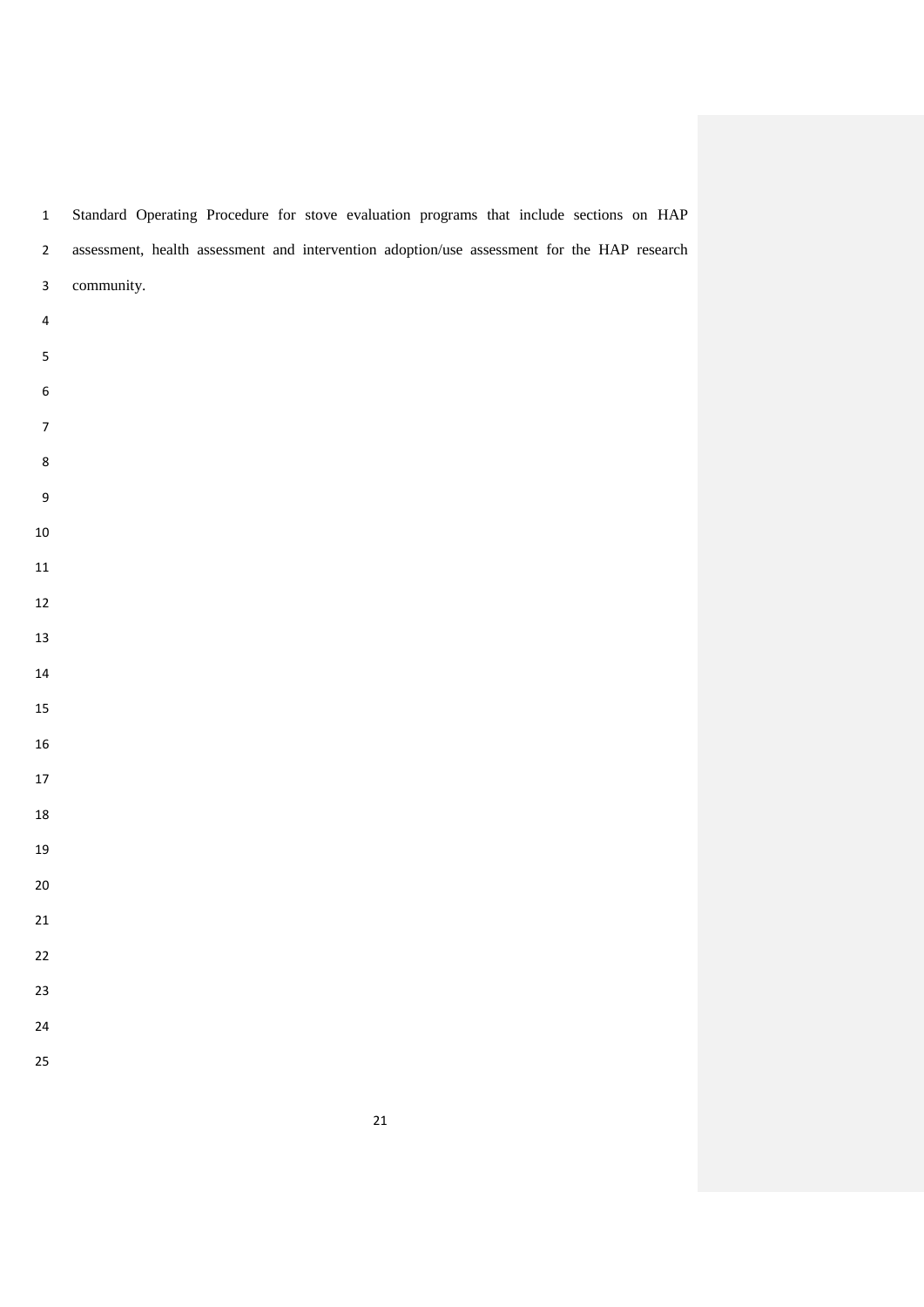# **References**

| 2        | 1. Accinelli, R.A., Llanos, O., López, L.M., Pino, M.I., Bravo, Y.A., Salinas, V., Lazo,                                                                                                 | <b>Field Code Changed</b> |
|----------|------------------------------------------------------------------------------------------------------------------------------------------------------------------------------------------|---------------------------|
| 3        | M., Noda, J.R., Sánchez-Sierra, M., Zárate, L., da Silva, J., Gianella, F., Kheirandish-Gozal,                                                                                           | <b>Field Code Changed</b> |
| 4        | L., Gozal, D., 2014. Adherence to reduced-polluting biomass fuel stoves improves                                                                                                         | <b>Field Code Changed</b> |
| 5        | respiratory and sleep symptoms in children. BMC Pediatr. 14,1-5.                                                                                                                         | <b>Field Code Changed</b> |
| 6        | 2. Alam, S.A.M., Chowdhury, S.J., Begum, A., Rahman, M., 2006. Effect of improved earthen                                                                                                | <b>Field Code Changed</b> |
| 7        | stoves: improving health for rural communities in Bangladesh. Energy Sustain. Dev. 10,46-                                                                                                | <b>Field Code Changed</b> |
| 8        | 53.                                                                                                                                                                                      | <b>Field Code Changed</b> |
| 9        | 3. Albalak, R., Bruce, N., McCracken, J.P., Smith, K.R., De Gallardo, T., 2001. Indoor                                                                                                   | <b>Field Code Changed</b> |
| 10       | respirable particulate matter concentrations from an open fire, improved cookstove, and                                                                                                  | <b>Field Code Changed</b> |
| 11       | LPG/open fire combination in a rural Guatemalan community. Environ. Sci. Technol.35,<br>2650-2655.                                                                                       | <b>Field Code Changed</b> |
| 12<br>13 | 4. Amegah, A.K., Jaakkola, J.J., 2016. Household air pollution and the sustainable                                                                                                       | <b>Field Code Changed</b> |
|          | development goals. Bull World Health Organ. 94,215-221.                                                                                                                                  | <b>Field Code Changed</b> |
| 14       | 5. Amegah, A.K., Quansah, R., Jaakkola, J.J., 2014. Household air pollution from solid fuel                                                                                              | <b>Field Code Changed</b> |
| 15       |                                                                                                                                                                                          | <b>Field Code Changed</b> |
| 16       | use and risk of adverse pregnancy outcomes: a systematic review and meta-analysis of the                                                                                                 | <b>Field Code Changed</b> |
| 17       | empirical evidence. PLoS One.9,1-23.                                                                                                                                                     | <b>Field Code Changed</b> |
| 18       | 6. Assad, N.A., Balmes, J., Mehta, S., Cheema, U., Sood, A., 2015. Chronic obstructive<br>pulmonary disease secondary to household air pollution. Semin. Respir. Crit. Care Med.         | <b>Field Code Changed</b> |
| 19<br>20 | 36,408-421.                                                                                                                                                                              |                           |
| 21       | 7. Balakrishnan, K., Ghosh, S., Ganguli, B., Sambandam, S., Bruce, N., Barnes, D.F., Smith,                                                                                              |                           |
| 22       | K.R., 2013. State and national household concentrations of PM2.5 from solid cookfuel use:                                                                                                | <b>Field Code Changed</b> |
| 23       | results from measurements and modeling in India for estimation of the global burden of                                                                                                   |                           |
| 24       | disease. Environ. Health. 11,:77                                                                                                                                                         |                           |
| 25       | 8. Barnes, B.R., 2014. Behavioural change, indoor air pollution and child respiratory health in                                                                                          |                           |
| 26       | developing countries: a review. Int. J. Environ. Res. Public Health 11, 4607-4618.                                                                                                       |                           |
| 27       | 9. Barnes, B., Mathee, A., Thomas, E., 2011. The impact of health behaviour change                                                                                                       |                           |
| 28       | intervention on indoor air pollution indicators in the rural North West Province, South                                                                                                  |                           |
| 29       | Africa. J. energy South Afr. 22,35-44.                                                                                                                                                   |                           |
| 30       | 10. Bates, E., Bruce, N., Doig, A., Gitonga, A., 2002. Participatory approaches for alleviating                                                                                          |                           |
| 31       | indoor air pollution in rural Kenyan kitchens. Boiling Point 48,12-15.                                                                                                                   |                           |
| 32       | 11. Beltramo, T., Levine, D.I., 2013. The effect of solar ovens on fuel use, emissions and health:                                                                                       |                           |
| 33       | results from a randomised controlled trial. J. Develop. Effect.5, 178-207.                                                                                                               |                           |
| 34       | 12. Bensch, G., Grimm, M., Peter, K., Peters, J., Tasciotti, L., 2013. Impact Evaluation of                                                                                              |                           |
|          | Improved Stove Use in Burkina Faso - FAFASO. International Institute of Social Studies,                                                                                                  |                           |
| 35       | Erasmus University, Rotterdam, The Netherlands                                                                                                                                           |                           |
| 36       |                                                                                                                                                                                          |                           |
| 37<br>38 | 13. Bonjour, S., Adair-Rohani, H., Wolf, J., Bruce, N.G., Mehta, S., Prüss-Ustün, A., Lahiff,<br>M., Rehfuess, E.A., Mishra, V., Smith, K.R. 2013. Solid fuel use for household cooking: | <b>Field Code Changed</b> |
| 39       | country and regional estimates for 1980-2010. Environ. Health Perspect. 121,784-790.                                                                                                     |                           |
| 40       | 14. Borenstein, M., Hedges, L.V., Higgins, J.P.T., Rothstein, H.R., 2009. Introduction to Meta-                                                                                          |                           |
| 41       | Analysis. New York: John Wiley and Sons.                                                                                                                                                 |                           |
| 42       | 15. Bruce, N., Dherani, M., Liu, R., Hosgood, H.D., 3rd, Sapkota, A., Smith, K.R., Straif,                                                                                               | <b>Field Code Changed</b> |
| 43       | K., Lan, Q., Pope, D., 2015. Does household use of biomass fuel cause lung cancer? A                                                                                                     | <b>Field Code Changed</b> |
| 44       | systematic review and evaluation of the evidence for the GBD 2010 study. Thorax 70,433-                                                                                                  | <b>Field Code Changed</b> |
| 45       | 441.                                                                                                                                                                                     |                           |
|          |                                                                                                                                                                                          |                           |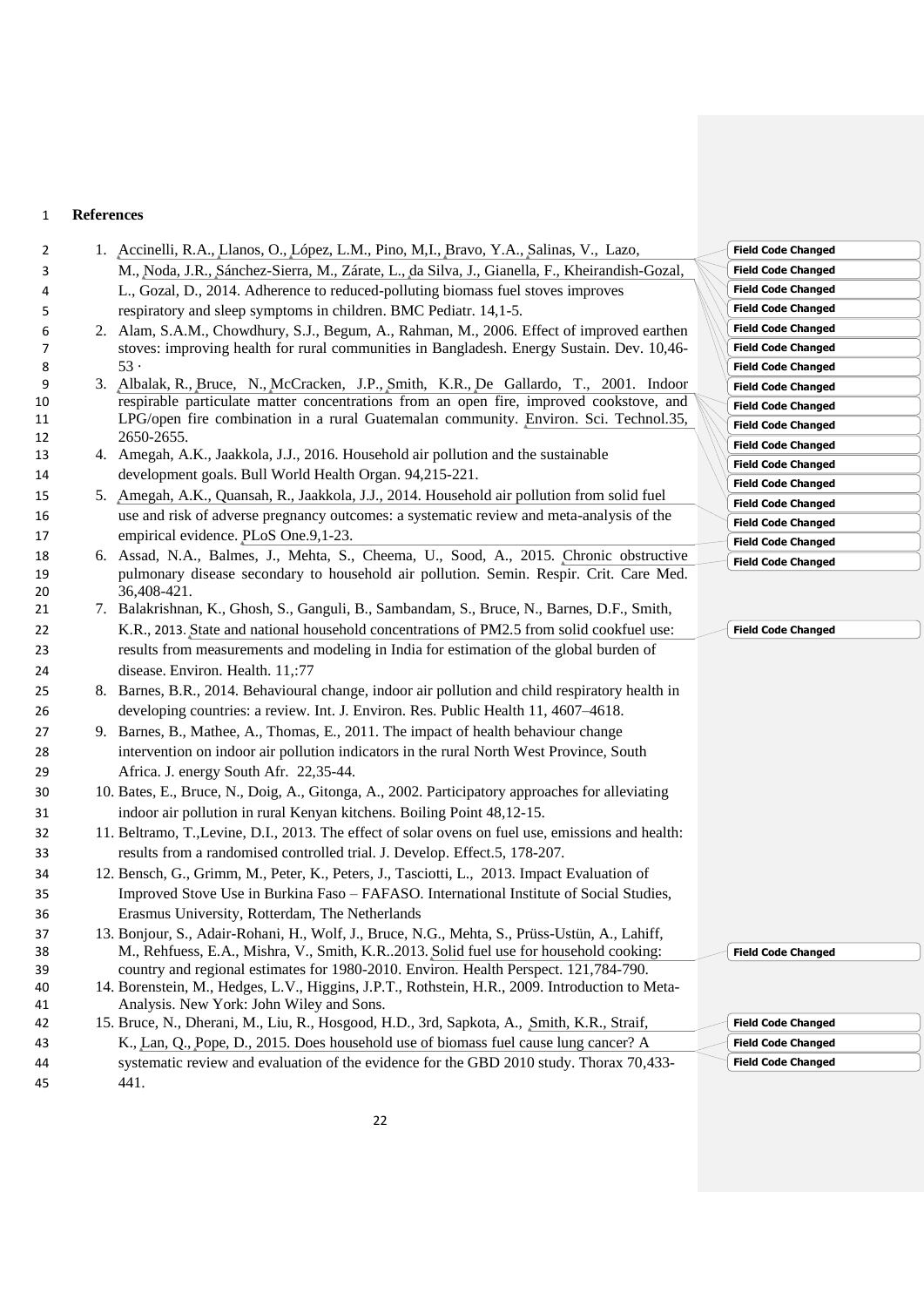| 1  | 16. Bruce, N., McCracken, J., Albalak, R., Schei, M.A., Smith, K.R., Lopez, V., West, C.,          | <b>Field Code</b> |
|----|----------------------------------------------------------------------------------------------------|-------------------|
| 2  | 2004. Impact of improved stoves, house construction and child location on levels of indoor         | <b>Field Code</b> |
| 3  | air pollution exposure in young Guatemalan children. J. Expo. Anal. Environ.                       | <b>Field Code</b> |
| 4  | Epidemiol. 14S:26-33.                                                                              |                   |
| 5  | 17. Bruce, N., Perez-Padilla, R., Albalak, R., 2000. Indoor air pollution in developing countries: |                   |
| 6  | a major environmental and public health challenge. Bull World Health Organ. 78,1078-               |                   |
| 7  | 1092.                                                                                              |                   |
| 8  | 18. Burwen, J., Levine, D. I., 2012. A rapid assessment randomized-controlled trial of improved    |                   |
| 9  | cookstoves in rural Ghana. Energy Sustain. Dev. 16, 328-338.                                       |                   |
| 10 | 19. Castañeda, J.L., Kheirandish-Gozal, L., Gozal, D., Accinelli, R.A., Pampa Cangallo Instituto   |                   |
| 11 | de Investigaciones de la Altura Research Group. 2013. Effect of reductions in biomass fuel         |                   |
| 12 | exposure on symptoms of sleep apnea in children living in the peruvian andes: a preliminary        |                   |
| 13 | field study. Pediatr. Pulmonol. 48,996-999.                                                        |                   |
| 14 | 20. Chafe, Z.A., Brauer, M., Klimont, Z., Van Dingenen, R., Mehta, S., Rao, S., Riahi, K.,         |                   |
| 15 | Dentener, F., Smith, K.R., 2014. Household cooking with solid fuels contributes to ambient         | <b>Field Code</b> |
| 16 | PM2.5 air pollution and the burden of disease. Environ. Health Perspect.122, 1314-1320.            |                   |
| 17 | 21. Chapman, R.S., He, X., Blair, A.E., Lan, Q., 2005. Improvement in household stoves and         |                   |
| 18 | risk of chronic obstructive pulmonary disease in Xuanwei, China: retrospective cohort              |                   |
| 19 | study. BMJ. 331,1-6.                                                                               | <b>Field Code</b> |
| 20 | 22. Chengappaa, C., Edwards, R., Bajpaic, R., Shields, N.K., Smith, K.R., 2007. Impact of          |                   |
| 21 | improved cookstoves on indoor air quality in the Bundelkhand region in India. Energy               |                   |
| 22 | Sustain. Dev.11,33-44.                                                                             |                   |
| 23 | 23. Chowdhury, Z., Campanella, L., Gray, L., Masud, A.A., Marter-Kenyon, J., Pennise, D.,          |                   |
| 24 | Charronb., D, Zuzhang, X., 2013. Measurement and modeling of indoor air pollution in               |                   |
| 25 | rural households with multiple stove interventions in Yunnan, China. Atmos. Environ.               |                   |
| 26 | 67, 161-169.                                                                                       |                   |
| 27 | 24. Clark, M.L., Bachand, A.M., Heiderscheidt, J.M., Yoder, S.A., Luna, B., Volckens, J.,          |                   |
| 28 | Koehler, K,A., Conway, S., Reynolds, S.J., Peel, J.L., 2013. Impact of a cleaner-burning           |                   |
| 29 | cookstove intervention on blood pressure in Nicaraguan women. Indoor Air. 23,105-114.              |                   |
| 30 | 25. Clark, M.L., Reynolds, S.J., Burch, J.B., Conway, S., Bachand, A.M., Peel, J.L., 2010.         |                   |
| 31 | Indoor air pollution, cookstove quality, and housing characteristics in two Honduran               |                   |
| 32 | communities. Environ. Res. 110,12-18                                                               |                   |
| 33 | 26. Clark, M.L., Peel, J.L., Burch, J.B., Nelson, T.L., Robinson, M.M., Conway S, Bachand,         | <b>Field Code</b> |
| 34 | A.M., Reynolds, S.J., 2009 Impact of improved cookstoves on indoor air pollution and               | <b>Field Code</b> |
| 35 | adverse health effects among Honduran women. Int. J. Environ. Health Res.19,357-368.               |                   |
| 36 | 27. Commodore, A.A., Zhang, J.J., Chang, Y., Hartinger, S.M., Lanata, C.F., Mäusezahl,             |                   |
| 37 | D., Gil, A.I., Hall, D.B., Aguilar-Villalobos, M., Vena, J.E., Wang, J.S., Naeher, L.P., 2013.     | <b>Field Code</b> |
| 38 | Concentrations of urinary 8-hydroxy-2'-deoxyguanosine and 8-isoprostane in women                   | <b>Field Code</b> |
| 39 | exposed to woodsmoke in a cookstove intervention study in San Marcos, Peru. Environ Int            | <b>Field Code</b> |
| 40 | 60,112-122                                                                                         | <b>Field Code</b> |
| 41 | 28. Cynthia, A.A., Edwards, R.D., Johnson, M., Zuk, M., Rojas, L., Jiménez, R.D., Riojas-          | <b>Field Code</b> |
| 42 | Rodriguez, H., Masera, O., 2008. Reduction in personal exposures to particulate matter and         | <b>Field Code</b> |
| 43 | carbon monoxide as a result of the installation of a Patsari improved cook stove in                |                   |
| 44 | Michoacan Mexico. Indoor Air 18,93-105.                                                            |                   |

**Field Code Changed Field Code Changed Field Code Changed**

**Field Code Changed**

**Field Code Changed**

**Field Code Changed Field Code Changed**

| <b>Field Code Changed</b> |
|---------------------------|
| <b>Field Code Changed</b> |
| <b>Field Code Changed</b> |
| <b>Field Code Changed</b> |
| <b>Field Code Changed</b> |
| <b>Field Code Changed</b> |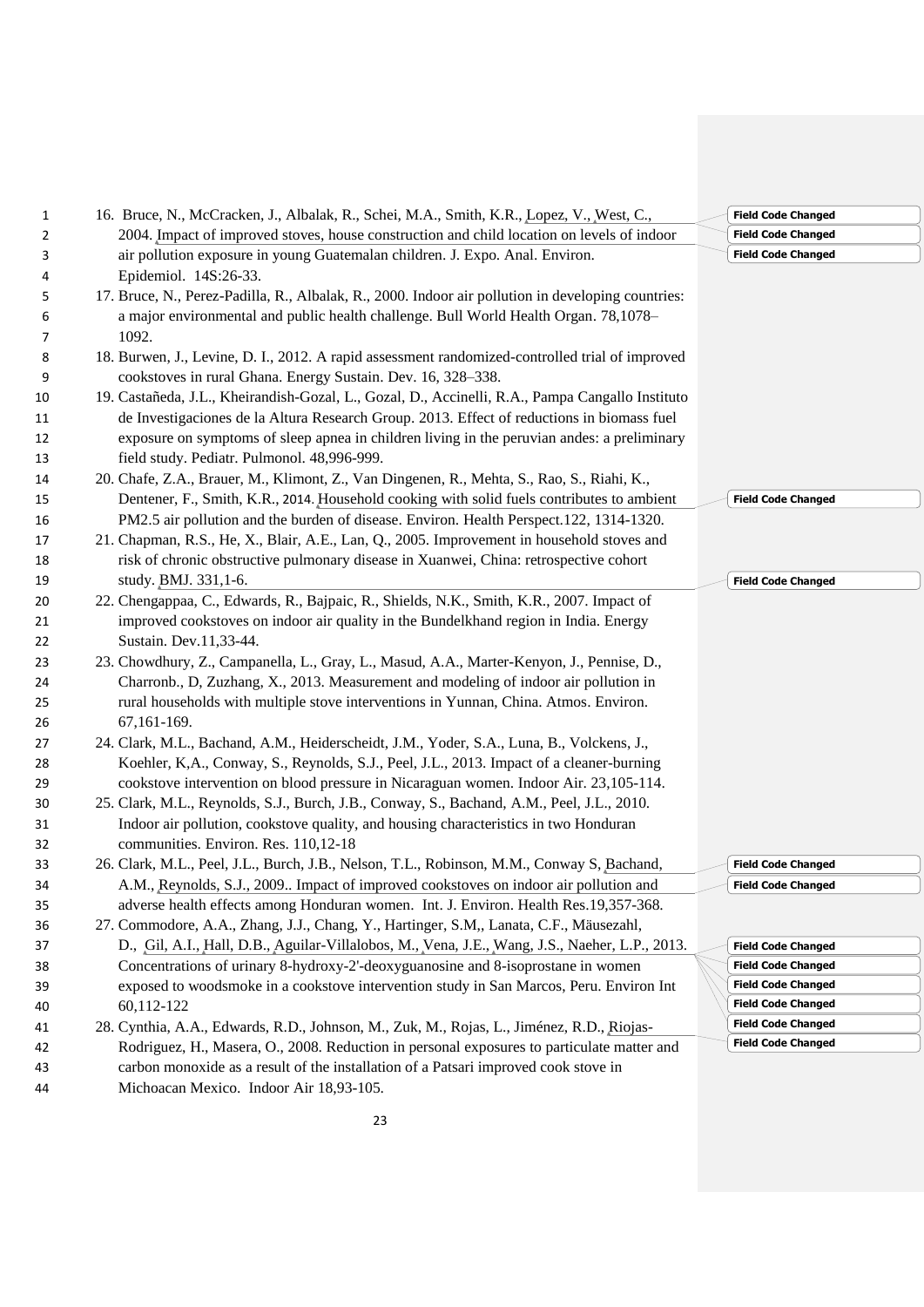| $\overline{2}$ | health among Mayan women participating in a randomised intervention trial reducing indoor                                                                                                    |                           |
|----------------|----------------------------------------------------------------------------------------------------------------------------------------------------------------------------------------------|---------------------------|
| 3              | air pollution in Guatemala. BMC Int. Health Hum. Rights 8,1-8.                                                                                                                               |                           |
| 4              | 30. Díaz, E., Smith-Sivertsen, T., Pope, D., Lie, R,T., Díaz, A., McCracken, J., Arana,                                                                                                      | <b>Field Code Changed</b> |
| 5              | B., Smith, K.R., Bruce, N., 2007. Eye discomfort, headache and back pain among Mayan                                                                                                         | <b>Field Code Changed</b> |
| 6              | Guatemalan women taking part in a randomised stove intervention trial. J. Epidemiol.                                                                                                         | <b>Field Code Changed</b> |
| 7              | Comm. Health 61,74-79.                                                                                                                                                                       | <b>Field Code Changed</b> |
| 8              | 31. Dohoo, C., Guernsey, J.R., Critchley, K., Van Leeuwen, J., 2012. Pilot study on the impact                                                                                               | <b>Field Code Changed</b> |
| 9              | of biogas as a fuel source on respiratory health of women on rural Kenyan smallholder dairy                                                                                                  | <b>Field Code Changed</b> |
| 10             | farms. J. Environ. Public Health. 2012,63-71.                                                                                                                                                | <b>Field Code Changed</b> |
| 11             | 32. Duttaa, K., Shields, N.K., Edwards, R., Smith, K.R., 2007. Impact of improved biomass                                                                                                    | <b>Field Code Changed</b> |
| 12             | cookstoves on indoor air quality near Pune, India. Energy Sustain. Dev. 11,19-32.                                                                                                            |                           |
| 13             | 33. Effective Public Health Practice Project (EPHPP) (1998). Quality Assessment Tool for                                                                                                     |                           |
| 14             | Quantitative Studies. Hamilton, ON: Effective Public Health Practice Project. Available                                                                                                      |                           |
| 15             | from: http://www.ephpp.ca/index.html                                                                                                                                                         | <b>Field Code Changed</b> |
| 16             | 34. Egger, M., Davey, S. G., Schneider, M., Minder, C., 1997. Bias in meta-analysis detected by                                                                                              |                           |
| 17             | a simple, graphical test. Br. Med. J. 315,629-634.                                                                                                                                           |                           |
| 18             | 35. Ezzati, M., Kammen, D.M., 2002a. The health impacts of exposure to indoor air pollution                                                                                                  |                           |
| 19             | from solid fuels in developing countries: knowledge, gaps, and data needs. Environ. Health                                                                                                   |                           |
| 20             | Perspect. 110,1057-1068.                                                                                                                                                                     |                           |
| 21             | 36. Ezzati, M., Lopez, A.D., Rodgers, A., Vander Hoorn, S., Murray, C.J., 2002b. Comparative                                                                                                 |                           |
| 22             | Risk Assessment Collaborating Group. Selected major risk factors and global and regional                                                                                                     | <b>Field Code Changed</b> |
| 23             | burden of disease. Lancet. 360,1347-1360.                                                                                                                                                    |                           |
| 24             | 37. Follmann, D., Elliott, P., Suh, I., Cutler, J., 1992. Variance imputation for overviews of                                                                                               |                           |
| 25             | clinical trials with continuous response. J. Clin. Epidemiol.45,769-773.                                                                                                                     |                           |
| 26             | 38. Fitzgerald, C., Aguilar-Villalobos, M., Eppler, A.R., Dorner, S.C., Rathbun, S.L., Naeher,                                                                                               | <b>Field Code Changed</b> |
| 27             | L.P., 2012. Testing the effectiveness of two improved cookstove interventions in the                                                                                                         | <b>Field Code Changed</b> |
| 28             | Santiago de Chuco Province of Peru. Sci. Total Environ.420,54-64.                                                                                                                            | <b>Field Code Changed</b> |
| 29             | 39. Gordon, S.B., Bruce, N.G., Grigg, J., Hibberd, P.L., Kurmi, O.P., Lam, K.B., Mortimer K,<br>Asante, K.P., Balakrishnan, K., Balmes, J., Bar-Zeev, N., Bates, M.N., Breysse, P.N., Buist, | <b>Field Code Changed</b> |
| 30<br>31       | S., Chen, Z., Havens, D., Jack, D., Jindal, S., Kan, H., Mehta, S., Moschovis, P., Naeher, L.,                                                                                               |                           |
| 32             | Patel, A., Perez-Padilla, R., Pope, D., Rylance, J., Semple, S., Martin, W.J., 2nd 2014.                                                                                                     |                           |
| 33             | Respiratory risks from household air pollution in low and middle income countries. Lancet                                                                                                    | <b>Field Code Changed</b> |
| 34             | Respir. Med. 2,823-860.                                                                                                                                                                      |                           |
| 35             | 40. Guarnieri, M.J., Diaz, J.V., Basu, C., Diaz, A., Pope, D., Smith, K.R., Smith-Sivertsen,                                                                                                 | <b>Field Code Changed</b> |
| 36             | T, Bruce, N, Solomon, C., McCracken, J., Balmes, J.R., 2014. Effects of woodsmoke                                                                                                            | <b>Field Code Changed</b> |
| 37             | exposure on airway inflammation in rural Guatemalan women. PLoS One. 9,1-9.                                                                                                                  | <b>Field Code Changed</b> |
| 38             | 41. Hartinger, S.M., Commodore, A.A., Hattendorf, J., Lanata, C.F., Gil, A.I., Verastegui,<br>H., Aguilar-Villalobos, M., Mäusezahl, D., Naeher, L.P., 2013. Chimney stoves modestly         | <b>Field Code Changed</b> |
| 39<br>40       | improved indoor air quality measurements compared with traditional open fire stoves:                                                                                                         | <b>Field Code Changed</b> |
| 41             | results from a small-scale intervention study in rural Peru. Indoor Air 23,342-352                                                                                                           | <b>Field Code Changed</b> |
| 42             | 42. Hanna, R., Duflo, E., Greenstone, M., 2012. Up in Smoke: The Influence of Household                                                                                                      | <b>Field Code Changed</b> |
| 43             | Behavior on the Long-Run Impact of Improved Cooking Stoves. NBER Working Paper No.                                                                                                           | <b>Field Code Changed</b> |
| 44             | 2012.                                                                                                                                                                                        | <b>Field Code Changed</b> |
| 45             | 43. Henkle, J., Mandzuk, C., Emery, E., Schrowe, L., Sevilla-Martir, J., 2010. Global Health                                                                                                 | <b>Field Code Changed</b> |
| 46             | and International Medicine: Honduras Stove Project. Hisp. Health Care Int.8.                                                                                                                 | <b>Field Code Changed</b> |
|                |                                                                                                                                                                                              |                           |
|                | 24                                                                                                                                                                                           |                           |
|                |                                                                                                                                                                                              |                           |
|                |                                                                                                                                                                                              |                           |
|                |                                                                                                                                                                                              |                           |

1 29. Díaz, E., Bruce, N., Pope, D., Díaz, A., Smith, K,R., Smith-Sivertsen, T., 2008. Self-rated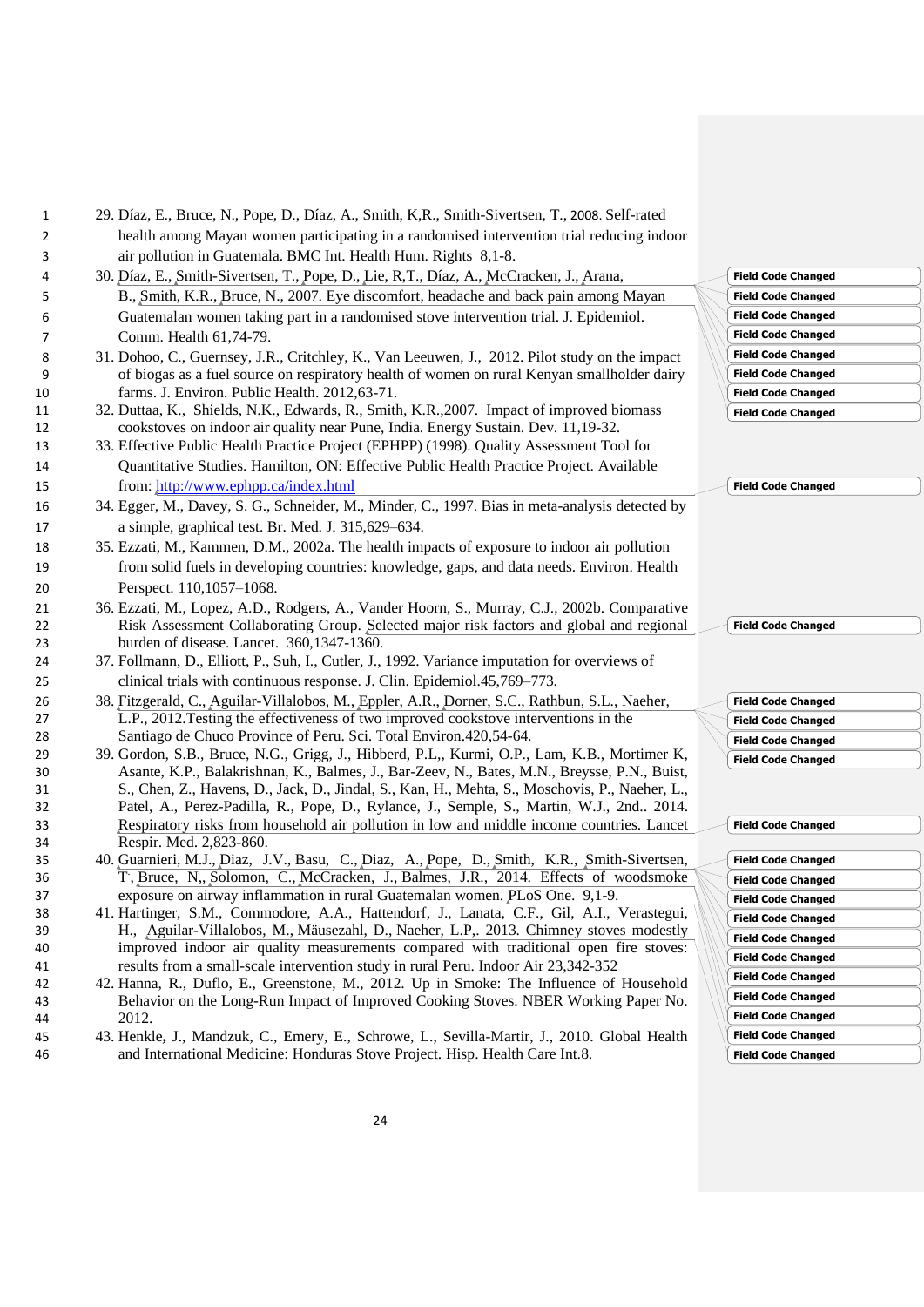- 1 44. Higgins, J.P.T., Green, S., 2010. Cochrane Handbook for systematic reviews of 2 interventions. Wiley-Blackwell. A John Wiley & Sons Ltd. United Kingdom: West Sussex; 3 pp 172–177
- 4 45. [Hosgood,](http://www.ncbi.nlm.nih.gov/pubmed/?term=Hosgood%20HD%203rd%5BAuthor%5D&cauthor=true&cauthor_uid=19034286) H.D., 3rd, [Chapman,](http://www.ncbi.nlm.nih.gov/pubmed/?term=Chapman%20R%5BAuthor%5D&cauthor=true&cauthor_uid=19034286) R., [Shen,](http://www.ncbi.nlm.nih.gov/pubmed/?term=Shen%20M%5BAuthor%5D&cauthor=true&cauthor_uid=19034286) M., [Blair,](http://www.ncbi.nlm.nih.gov/pubmed/?term=Blair%20A%5BAuthor%5D&cauthor=true&cauthor_uid=19034286) A., [Chen,](http://www.ncbi.nlm.nih.gov/pubmed/?term=Chen%20E%5BAuthor%5D&cauthor=true&cauthor_uid=19034286) E., [Zheng,](http://www.ncbi.nlm.nih.gov/pubmed/?term=Zheng%20T%5BAuthor%5D&cauthor=true&cauthor_uid=19034286) T., Lee, [K.M.](http://www.ncbi.nlm.nih.gov/pubmed/?term=Lee%20KM%5BAuthor%5D&cauthor=true&cauthor_uid=19034286), [He,](http://www.ncbi.nlm.nih.gov/pubmed/?term=He%20X%5BAuthor%5D&cauthor=true&cauthor_uid=19034286) 5 [X.](http://www.ncbi.nlm.nih.gov/pubmed/?term=He%20X%5BAuthor%5D&cauthor=true&cauthor_uid=19034286), [Lan,](http://www.ncbi.nlm.nih.gov/pubmed/?term=Lan%20Q%5BAuthor%5D&cauthor=true&cauthor_uid=19034286) Q., 2008.

6 Portable stove useis associated with lower lung cancer mortality risk in lifetime smoky coal 7 users. Br. J. [Cancer9](http://www.ncbi.nlm.nih.gov/pubmed/?term=Portable+stove+use+is+associated+with+lower+lung+cancer+mortality+risk+in+lifetime+smoky+coal+users)9,1934-1939.

- 8 46. Hu, W., Downward, G.S., Reiss, B., Xu, J., Bassig, B.A., Hosgood, H.D, 3rd, [Zhang,](https://www.ncbi.nlm.nih.gov/pubmed/?term=Zhang%20L%5BAuthor%5D&cauthor=true&cauthor_uid=25003800)  9 [L.](https://www.ncbi.nlm.nih.gov/pubmed/?term=Zhang%20L%5BAuthor%5D&cauthor=true&cauthor_uid=25003800), [Seow, W.J.](https://www.ncbi.nlm.nih.gov/pubmed/?term=Seow%20WJ%5BAuthor%5D&cauthor=true&cauthor_uid=25003800), [Wu, G.](https://www.ncbi.nlm.nih.gov/pubmed/?term=Wu%20G%5BAuthor%5D&cauthor=true&cauthor_uid=25003800), [Chapman, R.S.](https://www.ncbi.nlm.nih.gov/pubmed/?term=Chapman%20RS%5BAuthor%5D&cauthor=true&cauthor_uid=25003800), [Tian, L.](https://www.ncbi.nlm.nih.gov/pubmed/?term=Tian%20L%5BAuthor%5D&cauthor=true&cauthor_uid=25003800), [Wei, F.](https://www.ncbi.nlm.nih.gov/pubmed/?term=Wei%20F%5BAuthor%5D&cauthor=true&cauthor_uid=25003800), [Vermeulen, R.](https://www.ncbi.nlm.nih.gov/pubmed/?term=Vermeulen%20R%5BAuthor%5D&cauthor=true&cauthor_uid=25003800), [Lan, Q.](https://www.ncbi.nlm.nih.gov/pubmed/?term=Lan%20Q%5BAuthor%5D&cauthor=true&cauthor_uid=25003800),2014. . 10 Personal and indoor PM2.5 [exposure from burning solid fuels in vented and unvented stoves](http://www.ncbi.nlm.nih.gov/pubmed/25003800)  11 [in a rural region of China with a high incidence of lung](http://www.ncbi.nlm.nih.gov/pubmed/25003800) cancer. Environ. Sci. Technol. 12 48,8456-8464.
- 13 47. Jack, D.W., Asante, K.P., Wylie, B.J., Chillrud,S.N., Whyatt, R.M., Ae-Ngibise, 14 K.A., [Quinn, A.K.](https://www.ncbi.nlm.nih.gov/pubmed/?term=Quinn%20AK%5BAuthor%5D&cauthor=true&cauthor_uid=26395578),, [Yawson, A.K.](https://www.ncbi.nlm.nih.gov/pubmed/?term=Yawson%20AK%5BAuthor%5D&cauthor=true&cauthor_uid=26395578), [Boamah, E.A.](https://www.ncbi.nlm.nih.gov/pubmed/?term=Boamah%20EA%5BAuthor%5D&cauthor=true&cauthor_uid=26395578), [Agyei, O.](https://www.ncbi.nlm.nih.gov/pubmed/?term=Agyei%20O%5BAuthor%5D&cauthor=true&cauthor_uid=26395578), [Mujtaba, M.](https://www.ncbi.nlm.nih.gov/pubmed/?term=Mujtaba%20M%5BAuthor%5D&cauthor=true&cauthor_uid=26395578), [Kaali,](https://www.ncbi.nlm.nih.gov/pubmed/?term=Kaali%20S%5BAuthor%5D&cauthor=true&cauthor_uid=26395578)  15 [S.](https://www.ncbi.nlm.nih.gov/pubmed/?term=Kaali%20S%5BAuthor%5D&cauthor=true&cauthor_uid=26395578), [Kinney, P.](https://www.ncbi.nlm.nih.gov/pubmed/?term=Kinney%20P%5BAuthor%5D&cauthor=true&cauthor_uid=26395578), [Owusu-Agyei,](https://www.ncbi.nlm.nih.gov/pubmed/?term=Owusu-Agyei%20S%5BAuthor%5D&cauthor=true&cauthor_uid=26395578) S., 2015. Ghana randomized air pollution and health study 16 (GRAPHS): study protocol for a randomized controlled trial. Trials. 16,420-428.
- 17 48. [Jary,](http://www.ncbi.nlm.nih.gov/pubmed/?term=Jary%20HR%5BAuthor%5D&cauthor=true&cauthor_uid=24429320) H.R., [Kachidiku,](http://www.ncbi.nlm.nih.gov/pubmed/?term=Kachidiku%20J%5BAuthor%5D&cauthor=true&cauthor_uid=24429320) J., [Banda,](http://www.ncbi.nlm.nih.gov/pubmed/?term=Banda%20H%5BAuthor%5D&cauthor=true&cauthor_uid=24429320) H., [Kapanga,](http://www.ncbi.nlm.nih.gov/pubmed/?term=Kapanga%20M%5BAuthor%5D&cauthor=true&cauthor_uid=24429320) M., [Doyle,](http://www.ncbi.nlm.nih.gov/pubmed/?term=Doyle%20JV%5BAuthor%5D&cauthor=true&cauthor_uid=24429320) J.V., [Banda,](http://www.ncbi.nlm.nih.gov/pubmed/?term=Banda%20E%5BAuthor%5D&cauthor=true&cauthor_uid=24429320) E., [Fox, C.](https://www.ncbi.nlm.nih.gov/pubmed/?term=Fox%20C%5BAuthor%5D&cauthor=true&cauthor_uid=24429320), [Gordon,](https://www.ncbi.nlm.nih.gov/pubmed/?term=Gordon%20SB%5BAuthor%5D&cauthor=true&cauthor_uid=24429320)  18 [S.B.](https://www.ncbi.nlm.nih.gov/pubmed/?term=Gordon%20SB%5BAuthor%5D&cauthor=true&cauthor_uid=24429320), Mortimer, K., 2014. Feasibility of conducting a randomised controlled trial of 19 a cookstove intervention in rural Malawi. Int. J. Tuberc. [Lung Dis.](http://www.ncbi.nlm.nih.gov/pubmed/?term=Feasibility+of+conducting+a+randomised+controlled+trial+of+a+cookstove+intervention+in+rural+Malawi)18,240-247
- 20 49. Khushk, W.A., Fatmi, Z., White, F., Kadir, M.M., 2005. Health and social impacts of 21 improved stoves on rural women: a pilot intervention in Sindh, Pakistan. Indoor Air 15,311- 22 316.
- 23 50. Kurmi, O.P., Sadhra, C.S., Ayres, J.G., Sadhra, S.S., 2014. [Tuberculosis risk from exposure](http://www.ncbi.nlm.nih.gov/pubmed/25081627)  24 [to solid fuel smoke: a systematic](http://www.ncbi.nlm.nih.gov/pubmed/25081627) review and meta-analysis. J Epidemiol Community Health 25 68,1112-1118.
- 26 51. Lee, K.M., Chapman, R.S., Shen, M., Lubin, J.H., Silverman, D.T., He, X., [Hosgood, H.D.,](https://www.ncbi.nlm.nih.gov/pubmed/?term=Hosgood%20HD%203rd%5BAuthor%5D&cauthor=true&cauthor_uid=20648014)  27 [3rd,](https://www.ncbi.nlm.nih.gov/pubmed/?term=Hosgood%20HD%203rd%5BAuthor%5D&cauthor=true&cauthor_uid=20648014) [Chen, B.E.](https://www.ncbi.nlm.nih.gov/pubmed/?term=Chen%20BE%5BAuthor%5D&cauthor=true&cauthor_uid=20648014), [Rajaraman, P.](https://www.ncbi.nlm.nih.gov/pubmed/?term=Rajaraman%20P%5BAuthor%5D&cauthor=true&cauthor_uid=20648014), [Caporaso, N.E.](https://www.ncbi.nlm.nih.gov/pubmed/?term=Caporaso%20NE%5BAuthor%5D&cauthor=true&cauthor_uid=20648014), [Fraumeni, J.F., Jr,](https://www.ncbi.nlm.nih.gov/pubmed/?term=Fraumeni%20JF%20Jr%5BAuthor%5D&cauthor=true&cauthor_uid=20648014) [Blair, A.](https://www.ncbi.nlm.nih.gov/pubmed/?term=Blair%20A%5BAuthor%5D&cauthor=true&cauthor_uid=20648014), [Lan, Q.](https://www.ncbi.nlm.nih.gov/pubmed/?term=Lan%20Q%5BAuthor%5D&cauthor=true&cauthor_uid=20648014), 2010. 28 Differential effects of smoking on lung cancer mortality before and after household stove 29 improvement in Xuanwei, China. Br. J. Cancer 103,727-729
- 30 52. Lan, Q., Chapman, R.S., Schreinemachers, D.M., Tian, L., He, X., 2002. Household stove 31 improvement and risk of lung cancer in Xuanwei, China. J. Natl. [Cancer](http://www.ncbi.nlm.nih.gov/pubmed/12048270) Inst. 94,826-835.
- 32 53. Leon, N., Sanders, D., Van Damme, W., Besada, D., Daviaud E., Oliphant, N.P., [Berzal,](https://www.ncbi.nlm.nih.gov/pubmed/?term=Berzal%20R%5BAuthor%5D&cauthor=true&cauthor_uid=25770090)  33 [R.](https://www.ncbi.nlm.nih.gov/pubmed/?term=Berzal%20R%5BAuthor%5D&cauthor=true&cauthor_uid=25770090), [Mason, J.](https://www.ncbi.nlm.nih.gov/pubmed/?term=Mason%20J%5BAuthor%5D&cauthor=true&cauthor_uid=25770090), [Doherty, T.](https://www.ncbi.nlm.nih.gov/pubmed/?term=Doherty%20T%5BAuthor%5D&cauthor=true&cauthor_uid=25770090), 2015. The role of 'hidden' community volunteers in community-34 based health service delivery platforms: examples from sub-Saharan Africa. Glob Health 35 Action,8
- 36 54. [Li,](http://www.ncbi.nlm.nih.gov/pubmed/?term=Li%20Z%5BAuthor%5D&cauthor=true&cauthor_uid=21524795) Z., [Sjödin,](http://www.ncbi.nlm.nih.gov/pubmed/?term=Sj%C3%B6din%20A%5BAuthor%5D&cauthor=true&cauthor_uid=21524795) A., [Romanoff,](http://www.ncbi.nlm.nih.gov/pubmed/?term=Romanoff%20LC%5BAuthor%5D&cauthor=true&cauthor_uid=21524795) L.C., [Horton,](http://www.ncbi.nlm.nih.gov/pubmed/?term=Horton%20K%5BAuthor%5D&cauthor=true&cauthor_uid=21524795) K., [Fitzgerald,](http://www.ncbi.nlm.nih.gov/pubmed/?term=Fitzgerald%20CL%5BAuthor%5D&cauthor=true&cauthor_uid=21524795) C.L., [Eppler,](http://www.ncbi.nlm.nih.gov/pubmed/?term=Eppler%20A%5BAuthor%5D&cauthor=true&cauthor_uid=21524795) A., [Aguilar-](https://www.ncbi.nlm.nih.gov/pubmed/?term=Aguilar-Villalobos%20M%5BAuthor%5D&cauthor=true&cauthor_uid=21524795)37 [Villalobos, M.](https://www.ncbi.nlm.nih.gov/pubmed/?term=Aguilar-Villalobos%20M%5BAuthor%5D&cauthor=true&cauthor_uid=21524795), [Naeher, L.P.](https://www.ncbi.nlm.nih.gov/pubmed/?term=Naeher%20LP%5BAuthor%5D&cauthor=true&cauthor_uid=21524795), 2011. Evaluation of exposure reduction to indoor air pollution 38 in stove intervention projects in Peru by urinary 39 biomonitoring of polycyclic aromatic hydrocarbon metabolites. [Environ Int](http://www.ncbi.nlm.nih.gov/pubmed/?term=Evaluation+of+exposure+reduction+to+indoor+air+pollution+in+stove+intervention+projects+in+Peru+by+urinary+biomonitoring+of+polycyclic+aromatic+hydrocarbon+metabolites) 37,1157-1163.
- 40 55. Lim, S.S., Vos, T., Flaxman, A.D., Danaei, G., Shibuya, K., Adair-Rohani, H.[,Amann,](https://www.ncbi.nlm.nih.gov/pubmed/?term=Amann%20M%5BAuthor%5D&cauthor=true&cauthor_uid=23245609)  41 [M.](https://www.ncbi.nlm.nih.gov/pubmed/?term=Amann%20M%5BAuthor%5D&cauthor=true&cauthor_uid=23245609), [Anderson, H.R.](https://www.ncbi.nlm.nih.gov/pubmed/?term=Anderson%20HR%5BAuthor%5D&cauthor=true&cauthor_uid=23245609), [Andrews, K.G.](https://www.ncbi.nlm.nih.gov/pubmed/?term=Andrews%20KG%5BAuthor%5D&cauthor=true&cauthor_uid=23245609), [Aryee, M.](https://www.ncbi.nlm.nih.gov/pubmed/?term=Aryee%20M%5BAuthor%5D&cauthor=true&cauthor_uid=23245609), [Atkinson, C.](https://www.ncbi.nlm.nih.gov/pubmed/?term=Atkinson%20C%5BAuthor%5D&cauthor=true&cauthor_uid=23245609), [Bacchus, L.J.](https://www.ncbi.nlm.nih.gov/pubmed/?term=Bacchus%20LJ%5BAuthor%5D&cauthor=true&cauthor_uid=23245609), [Bahalim,](https://www.ncbi.nlm.nih.gov/pubmed/?term=Bahalim%20AN%5BAuthor%5D&cauthor=true&cauthor_uid=23245609)  42 [A.N.](https://www.ncbi.nlm.nih.gov/pubmed/?term=Bahalim%20AN%5BAuthor%5D&cauthor=true&cauthor_uid=23245609), [Balakrishnan, K.](https://www.ncbi.nlm.nih.gov/pubmed/?term=Balakrishnan%20K%5BAuthor%5D&cauthor=true&cauthor_uid=23245609), [Balmes J,](https://www.ncbi.nlm.nih.gov/pubmed/?term=Balmes%20J%5BAuthor%5D&cauthor=true&cauthor_uid=23245609) [Barker-Collo S,](https://www.ncbi.nlm.nih.gov/pubmed/?term=Barker-Collo%20S%5BAuthor%5D&cauthor=true&cauthor_uid=23245609) [Baxter A,](https://www.ncbi.nlm.nih.gov/pubmed/?term=Baxter%20A%5BAuthor%5D&cauthor=true&cauthor_uid=23245609) [Bell ML,](https://www.ncbi.nlm.nih.gov/pubmed/?term=Bell%20ML%5BAuthor%5D&cauthor=true&cauthor_uid=23245609) [Blore JD,](https://www.ncbi.nlm.nih.gov/pubmed/?term=Blore%20JD%5BAuthor%5D&cauthor=true&cauthor_uid=23245609) [Blyth](https://www.ncbi.nlm.nih.gov/pubmed/?term=Blyth%20F%5BAuthor%5D&cauthor=true&cauthor_uid=23245609)
- 43 [F,](https://www.ncbi.nlm.nih.gov/pubmed/?term=Blyth%20F%5BAuthor%5D&cauthor=true&cauthor_uid=23245609) [Bonner C,](https://www.ncbi.nlm.nih.gov/pubmed/?term=Bonner%20C%5BAuthor%5D&cauthor=true&cauthor_uid=23245609) [Borges G,](https://www.ncbi.nlm.nih.gov/pubmed/?term=Borges%20G%5BAuthor%5D&cauthor=true&cauthor_uid=23245609) [Bourne R,](https://www.ncbi.nlm.nih.gov/pubmed/?term=Bourne%20R%5BAuthor%5D&cauthor=true&cauthor_uid=23245609) [Boussinesq M,](https://www.ncbi.nlm.nih.gov/pubmed/?term=Boussinesq%20M%5BAuthor%5D&cauthor=true&cauthor_uid=23245609) [Brauer M,](https://www.ncbi.nlm.nih.gov/pubmed/?term=Brauer%20M%5BAuthor%5D&cauthor=true&cauthor_uid=23245609) [Brooks P,](https://www.ncbi.nlm.nih.gov/pubmed/?term=Brooks%20P%5BAuthor%5D&cauthor=true&cauthor_uid=23245609) [Bruce](https://www.ncbi.nlm.nih.gov/pubmed/?term=Bruce%20NG%5BAuthor%5D&cauthor=true&cauthor_uid=23245609)
- 44 [NG,](https://www.ncbi.nlm.nih.gov/pubmed/?term=Bruce%20NG%5BAuthor%5D&cauthor=true&cauthor_uid=23245609) [Brunekreef B,](https://www.ncbi.nlm.nih.gov/pubmed/?term=Brunekreef%20B%5BAuthor%5D&cauthor=true&cauthor_uid=23245609) [Bryan-Hancock C,](https://www.ncbi.nlm.nih.gov/pubmed/?term=Bryan-Hancock%20C%5BAuthor%5D&cauthor=true&cauthor_uid=23245609) [Bucello C,](https://www.ncbi.nlm.nih.gov/pubmed/?term=Bucello%20C%5BAuthor%5D&cauthor=true&cauthor_uid=23245609) [Buchbinder R,](https://www.ncbi.nlm.nih.gov/pubmed/?term=Buchbinder%20R%5BAuthor%5D&cauthor=true&cauthor_uid=23245609) [Bull F,](https://www.ncbi.nlm.nih.gov/pubmed/?term=Bull%20F%5BAuthor%5D&cauthor=true&cauthor_uid=23245609) [Burnett RT,](https://www.ncbi.nlm.nih.gov/pubmed/?term=Burnett%20RT%5BAuthor%5D&cauthor=true&cauthor_uid=23245609) [Byers](https://www.ncbi.nlm.nih.gov/pubmed/?term=Byers%20TE%5BAuthor%5D&cauthor=true&cauthor_uid=23245609)
- 45 [TE,](https://www.ncbi.nlm.nih.gov/pubmed/?term=Byers%20TE%5BAuthor%5D&cauthor=true&cauthor_uid=23245609) [Calabria B,](https://www.ncbi.nlm.nih.gov/pubmed/?term=Calabria%20B%5BAuthor%5D&cauthor=true&cauthor_uid=23245609) [Carapetis J,](https://www.ncbi.nlm.nih.gov/pubmed/?term=Carapetis%20J%5BAuthor%5D&cauthor=true&cauthor_uid=23245609) [Carnahan E,](https://www.ncbi.nlm.nih.gov/pubmed/?term=Carnahan%20E%5BAuthor%5D&cauthor=true&cauthor_uid=23245609) [Chafe Z,](https://www.ncbi.nlm.nih.gov/pubmed/?term=Chafe%20Z%5BAuthor%5D&cauthor=true&cauthor_uid=23245609) [Charlson F,](https://www.ncbi.nlm.nih.gov/pubmed/?term=Charlson%20F%5BAuthor%5D&cauthor=true&cauthor_uid=23245609) [Chen H,](https://www.ncbi.nlm.nih.gov/pubmed/?term=Chen%20H%5BAuthor%5D&cauthor=true&cauthor_uid=23245609) [Chen JS,](https://www.ncbi.nlm.nih.gov/pubmed/?term=Chen%20JS%5BAuthor%5D&cauthor=true&cauthor_uid=23245609) [Cheng](https://www.ncbi.nlm.nih.gov/pubmed/?term=Cheng%20AT%5BAuthor%5D&cauthor=true&cauthor_uid=23245609)
- 46 [AT,](https://www.ncbi.nlm.nih.gov/pubmed/?term=Cheng%20AT%5BAuthor%5D&cauthor=true&cauthor_uid=23245609) [Child JC,](https://www.ncbi.nlm.nih.gov/pubmed/?term=Child%20JC%5BAuthor%5D&cauthor=true&cauthor_uid=23245609) [Cohen A,](https://www.ncbi.nlm.nih.gov/pubmed/?term=Cohen%20A%5BAuthor%5D&cauthor=true&cauthor_uid=23245609) [Colson KE,](https://www.ncbi.nlm.nih.gov/pubmed/?term=Colson%20KE%5BAuthor%5D&cauthor=true&cauthor_uid=23245609) [Cowie BC,](https://www.ncbi.nlm.nih.gov/pubmed/?term=Cowie%20BC%5BAuthor%5D&cauthor=true&cauthor_uid=23245609) [Darby S,](https://www.ncbi.nlm.nih.gov/pubmed/?term=Darby%20S%5BAuthor%5D&cauthor=true&cauthor_uid=23245609) [Darling S,](https://www.ncbi.nlm.nih.gov/pubmed/?term=Darling%20S%5BAuthor%5D&cauthor=true&cauthor_uid=23245609) [Davis A,](https://www.ncbi.nlm.nih.gov/pubmed/?term=Davis%20A%5BAuthor%5D&cauthor=true&cauthor_uid=23245609) [Degenhardt](https://www.ncbi.nlm.nih.gov/pubmed/?term=Degenhardt%20L%5BAuthor%5D&cauthor=true&cauthor_uid=23245609)

**Field Code Changed** ... Field Code Changed<br>
Field Code Changed<br>
Field Code Changed<br>
Field Code Changed<br>
Field Code Changed<br>
Field Code Changed<br>
Field Code Changed<br>
Field Code Changed<br>
Field Code Changed<br>
Field Code Changed<br>
Field Code Changed<br>
Fi **Field Code Changed** ... **Field Code Changed** ... **Field Code Changed** ... **Field Code Changed** ... **Field Code Changed Field Code Changed** ... **Field Code Changed** ... **Field Code Changed** ... **Field Code Changed** ... **Field Code Changed** ... Field Code Changed<br>
Field Code Changed<br>
Field Code Changed<br>
Field Code Changed<br>
Field Code Changed<br>
Field Code Changed<br>
Tield Code Changed **Field Code Changed** ... **Field Code Changed Field Code Changed** ... **Field Code Changed** ... **Field Code Changed** ... **Field Code Changed** ... **Field Code Changed** ... **Field Code Changed** ... Field Code Changed<br>
Field Code Changed<br>
Field Code Changed<br>
Field Code Changed<br> **Field Code Changed Field Code Changed** ... **Field Code Changed** ... **Field Code Changed** ... Field Code Changed<br>
Field Code Changed<br>
Field Code Changed<br>
Field Code Changed<br> **Field Code Changed Field Code Changed** ... **Field Code Changed Field Code Changed** ... Field Code Changed<br>
Field Code Changed<br>
Field Code Changed<br>
Field Code Changed<br> **Field Code Changed Field Code Changed** ... **Field Code Changed** ... **Field Code Changed** ... Field Code Changed<br>
Field Code Changed<br>
Field Code Changed<br>
Field Code Changed<br> **Field Code Changed Field Code Changed Field Code Changed** ... **Field Code Changed** ... **Field Code Changed** ... Field Code Changed<br>
Field Code Changed<br>
Field Code Changed<br>
Field Code Changed<br> **Field Code Changed Field Code Changed** ... **Field Code Changed** ... **Field Code Changed** ... Field Code Changed<br>
Field Code Changed<br>
Field Code Changed<br>
Field Code Changed<br> **Field Code Changed Field Code Changed** ... **Field Code Changed** ... **Field Code Changed** ... Field Code Changed<br>
Field Code Changed<br>
Field Code Changed<br>
Field Code Changed<br> **Field Code Changed Field Code Changed** ... **Field Code Changed Field Code Changed** ... **Field Code Changed** ... **Field Code Changed** ... **Field Code Changed** ... Field Code Changed<br>
Field Code Changed<br>
Field Code Changed<br>
Field Code Changed<br>
Field Code Changed<br>
Field Code Changed<br>
Tield Code Changed **Field Code Changed** ... **Field Code Changed** ... **Field Code Changed** ... **Field Code Changed Field Code Changed** ... **Field Code Changed** ... **Field Code Changed** ...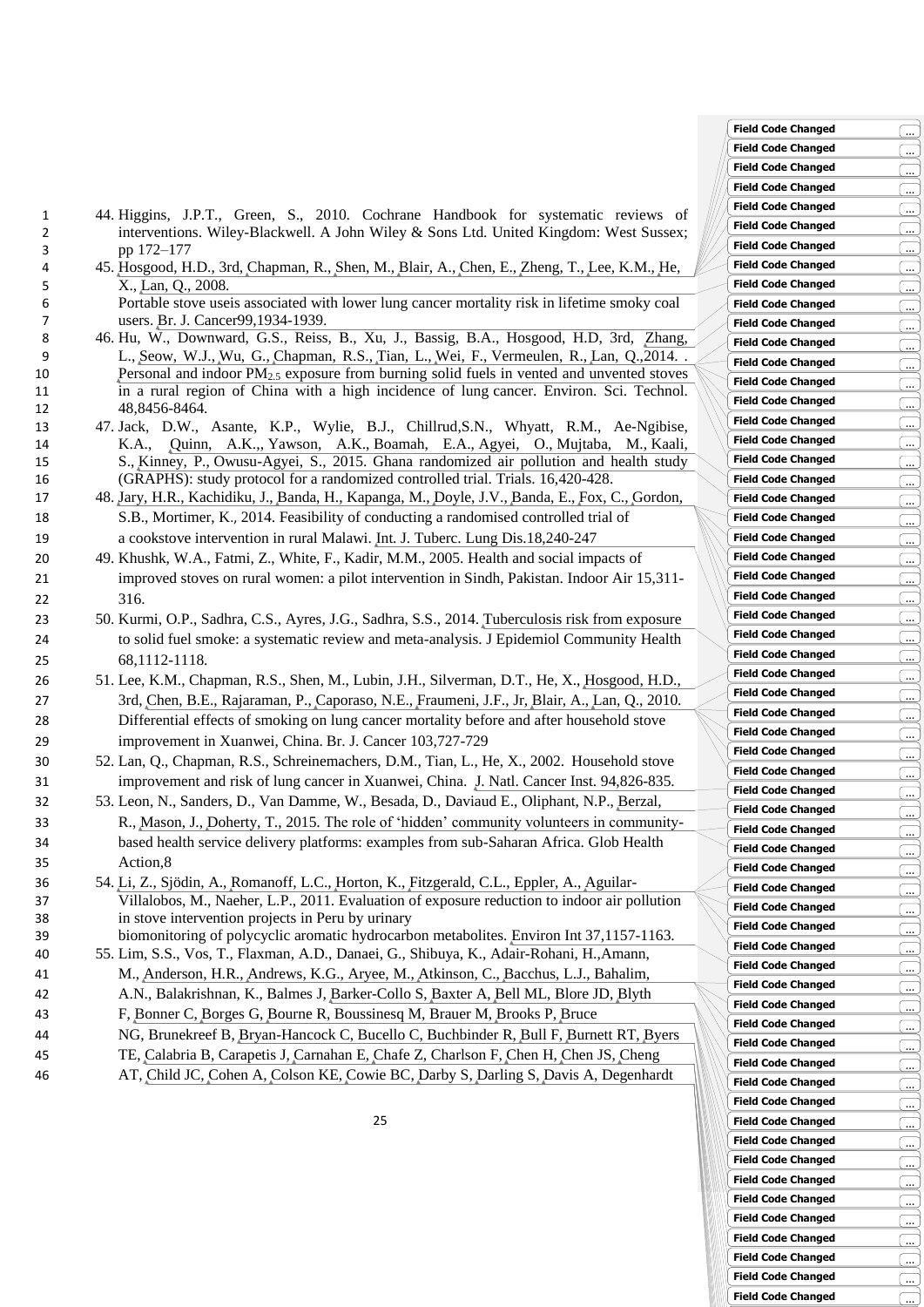| 1        | L, Dentener F, Des Jarlais DC, Devries K, Dherani M, Ding EL, Dorsey ER, Driscoll                                                                             |
|----------|---------------------------------------------------------------------------------------------------------------------------------------------------------------|
| 2        | T, Edmond K, Ali SE, Engell RE, Erwin PJ, Fahimi S, Falder G, Farzadfar F, Ferrari                                                                            |
| 3        | A, Finucane MM, Flaxman S, Fowkes FG, Freedman G, Freeman MK, Gakidou E, Ghosh                                                                                |
| 4        | S, Giovannucci E, Gmel G, Graham K, Grainger R, Grant B, Gunnell D, Gutierrez HR, Hall                                                                        |
| 5        | W, Hoek HW, Hogan A, Hosgood HD 3rd, Hoy D, Hu H, Hubbell BJ, Hutchings                                                                                       |
| 6        | SJ, Ibeanusi SE, Jacklyn GL, Jasrasaria R, Jonas JB, Kan H, Kanis JA, Kassebaum                                                                               |
| 7        | N, Kawakami N, Khang YH, Khatibzadeh S, Khoo JP, Kok C, Laden F, Lalloo R, Lan                                                                                |
| 8        | Q, Lathlean T, Leasher JL, Leigh J, Li Y, Lin JK, Lipshultz SE, London S, Lozano R, Lu                                                                        |
| 9        | Y, Mak J, Malekzadeh R, Mallinger L, Marcenes W, March L, Marks R, Martin R, McGale                                                                           |
| 10       | P, McGrath J, Mehta S, Mensah GA, Merriman TR, Micha R, Michaud C, Mishra V, Mohd                                                                             |
| 11       | Hanafiah K, Mokdad AA, Morawska L, Mozaffarian D, Murphy T, Naghavi M, Neal                                                                                   |
| 12       | B, Nelson PK, Nolla JM, Norman R, Olives C, Omer SB, Orchard J, Osborne R, Ostro                                                                              |
| 13       | B, Page A, Pandey KD, Parry CD, Passmore E, Patra J, Pearce N, Pelizzari PM, Petzold                                                                          |
| 14       | M, Phillips MR, Pope D, Pope CA 3rd, Powles J, Rao M, Razavi H, Rehfuess EA, Rehm                                                                             |
| 15       | JT, Ritz B, Rivara FP, Roberts T, Robinson C, Rodriguez-Portales JA, Romieu I, Room                                                                           |
| 16       | R, Rosenfeld LC, Roy A, Rushton L, Salomon JA, Sampson U, Sanchez-Riera L, Sanman                                                                             |
| 17       | E, Sapkota A, Seedat S, Shi P, Shield K, Shivakoti R, Singh GM, Sleet DA, Smith E, Smith                                                                      |
| 18       | KR, Stapelberg NJ, Steenland K, Stöckl H, Stovner LJ, Straif K, Straney L, Thurston                                                                           |
| 19       | GD, Tran JH, Van Dingenen R, van Donkelaar A, Veerman JL, Vijayakumar L, Weintraub                                                                            |
| 20       | R, Weissman MM, White RA, Whiteford H, Wiersma ST, Wilkinson JD, Williams                                                                                     |
| 21       | HC, Williams W, Wilson N, Woolf AD, Yip P, Zielinski JM, Lopez AD, Murray CJ, Ezzati                                                                          |
| 22       | M, AlMazroa MA, Memish ZA 2012. A comparative risk assessment of burden of disease                                                                            |
| 23       | and injury attributable to 67 risk factors and risk factor clusters in 21 regions, 1990-2010: a                                                               |
| 24       | systematic analysis for the Global Burden of Disease Study 2010. Lancet 380,2224-2260.                                                                        |
| 25       | 56. Ludwinski, D, Moriarty D, Wydick B. Environmental and health impacts from the                                                                             |
| 26       | introduction of improved wood stoves: evidence from a field experiment in Guatemala.                                                                          |
| 27       | Environ Dev Sustain 2011;13: 657-676.                                                                                                                         |
| 28       | 57. Maseraa O, Edwards R, Cynthia AA, Berruetac V, Johnson M, Brachoe LR, et al. Impact of                                                                    |
| 29       | Patsari improved cookstoves on indoor air quality in Michoacán, Mexico. Energy Sustain<br>Dev 2007; 11:45-56.                                                 |
| 30<br>31 | 58. McCracken J, Smith KR, Stone P, Díaz A, Arana B, Schwartz J. Intervention to lower                                                                        |
| 32       | household wood smoke exposure in Guatemala reduces ST-segment depression on                                                                                   |
| 33       | electrocardiograms. Environ Health Perspect 2011;119:1562-8.                                                                                                  |
| 34       | 59. McCracken JP, Smith KR, Díaz A, Mittleman MA, Schwartz J. Chimney stove intervention                                                                      |
| 35       | to reduce long-term wood smoke exposure lowers blood pressure among Guatemalan                                                                                |
| 36       | women. Environ Health Perspect 2007;115:996-1001.                                                                                                             |
| 37       | 60. Mishra V. Indoor air pollution from biomass combustion and acute respiratory illness in                                                                   |
| 38<br>39 | preschool age children in Zimbabwe. Int J Epidemiol 2003;32:847-53.<br>61. Mukhopadhyay R1, Sambandam S, Pillarisetti A, Jack D, Mukhopadhyay K, Balakrishnan |
| 40       | K, et al. Cooking practices, air quality, and the acceptability of advanced cookstoves in                                                                     |
| 41       | Haryana, India: an exploratory study to inform large-scale interventions. Glob Health Action                                                                  |
| 42       | $2012:5:1-13$                                                                                                                                                 |

43 62. Naeher LP, Leaderer BP, Smith KR. Particulate matter and carbon monoxide in highland 44 Guatemala: indoor and outdoor levels from traditional and improved wood stoves and gas 45 stoves. Indoor Air 2000;10:200-5.

**Field Code Changed** ... **Field Code Changed** ... **Field Code Changed** ... **Field Code Changed** ... **Field Code Changed** ... **Field Code Changed** ... **Field Code Changed** ... Field Code Changed<br>
Field Code Changed **Field Code Changed** ... **Field Code Changed** ... **Field Code Changed** ... **Field Code Changed** ... **Field Code Changed** ... **Field Code Changed** ... **Field Code Changed Code Field Code Changed** ... **Field Code Changed** ... **Field Code Changed** ... **Field Code Changed** ... **Field Code Changed** ... **Field Code Changed** ... **Field Code Changed** ... **Field Code Changed** ... **Field Code Changed** ... **Field Code Changed** ... **Field Code Changed** ... **Field Code Changed** .... **Field Code Changed** ... **Field Code Changed** ... **Field Code Changed** ... **Field Code Changed** ... **Field Code Changed** ... **Field Code Changed** ... **Field Code Changed** ... **Field Code Changed** ... **Field Code Changed**  $\qquad \qquad \overline{\qquad \dots}$ **Field Code Changed** ... **Field Code Changed** ... **Field Code Changed** ... **Field Code Changed** ... **Field Code Changed** ... **Field Code Changed** ... **Field Code Changed Field Code Changed** ... **Field Code Changed** ... **Field Code Changed** ... **Field Code Changed** ...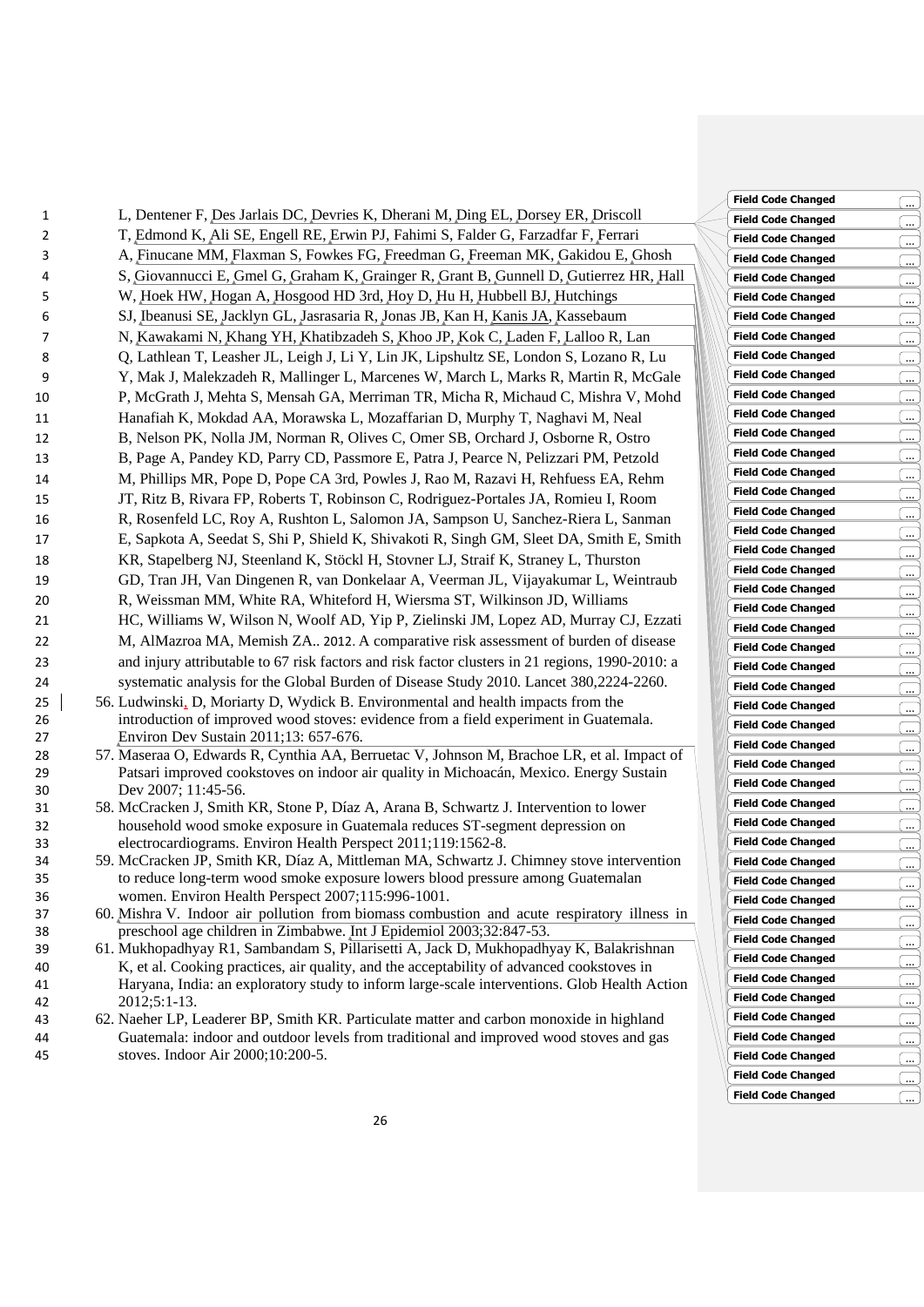- 63. National Institute for Health and Clinical Excellence. Methods for the development of NICE public health guidance. Thirdth ed. London: National Institute for Health and Clinical Excellence; 2012.
- 64. National Research Council. 2004. Review of EPA's Integrated Risk Information System (IRIS) Process. Washington, DC:National Academies Press.
- 65. Oluwole O, Ana GR, Arinola GO, Wiskel T, Falusi AG, Huo D, et al. Effect of stove intervention on household air pollution and the respiratory health of women and children in rural Nigeria. Air Qual Atmos Health 2013; 6:553-561
- 66. Ochieng CA, Vardoulakis S, Tonne C. Are rocket mud stoves associated with lower indoor carbon monoxide and personal exposure in rural Kenya? Indoor Air 2013;23:14-24.
- 67. Pennise D, Brant S, Agbeve SM, Quaye W, Mengesha F, Tadele W, et al. Indoor air quality impacts of an improved wood stove in Ghana and an ethanol stove in Ethiopia. Energy Sustain Dev 2009; 13:71–76
- 68. Person B, Loo JD, Owuor M, Ogange L, Jefferds ME, Cohen AL. "It is good for my family's health and cooks food in a way that my heart loves": qualitative findings and implications for scaling up an improved cookstove project in rural Kenya. Int J Environ Res Public Health 2012;9:1566-80.
- 69. Rehfuess E, Pope D, Bruce N, Dherani M, Jagoe K, Naeher L, et al. Impacts of interventions on household air pollution concentrations and personal exposure
- 70. Romieu I, Riojas-Rodríguez H, Marrón-Mares AT, Schilmann A, Perez-Padilla R, and Masera O. Improved biomass stove intervention in rural Mexico: impact on the respiratory health of women. Am J Resp Critic Med 2009; 180: 649-56.
- 71. Rosa G, Majorin F, Boisson S, Barstow C, Johnson M, Kirby M, et al. Assessing the impact of water filters and improved cook stoves on drinking water quality and household air pollution: a randomised controlled trial in Rwanda. PLoS One 2014;9:1-9.
- 72. Riojas-Rodriguez H, Schilmann A, Marron-Mares AT, Masera O, Li Z, Romanoff L, et al. Impact of the improved patsari biomass stove on urinary polycyclic aromatic hydrocarbon biomarkers and carbon monoxide exposures in rural Mexican women. Environ Health Perspect 2011; 119:1301-7.
- 73. Shen M, Chapman RS, Vermeulen R, Tian L, Zheng T, Chen BE, et al. Coal use, stove improvement, and adult pneumonia mortality in Xuanwei, China: a retrospective cohort study. Environ Health Perspect 2009;117:261-6.
- 74. Smith KR, McCracken JP, Weber MW, Hubbard A, Jenny A, Thompson LM, et al. [Effect](http://www.ncbi.nlm.nih.gov/pubmed/22078686)  [of reduction in household air pollution on childhood pneumonia in Guatemala \(RESPIRE\): a](http://www.ncbi.nlm.nih.gov/pubmed/22078686)  [randomised controlled trial.](http://www.ncbi.nlm.nih.gov/pubmed/22078686) Lancet 2011;378:1717-26
- 75. Singh A, Tuladhar B, Bajracharya K, and Pillarisetti A. Assessment of effectiveness of improved cook stoves in reducing indoor air pollution and improving health in Nepal. Energy Sustain Dev 2012;16: 406–414
- 76. [Smith KR,](http://www.ncbi.nlm.nih.gov/pubmed/?term=Smith%20KR%5BAuthor%5D&cauthor=true&cauthor_uid=19536077) [McCracken JP,](http://www.ncbi.nlm.nih.gov/pubmed/?term=McCracken%20JP%5BAuthor%5D&cauthor=true&cauthor_uid=19536077) [Thompson L,](http://www.ncbi.nlm.nih.gov/pubmed/?term=Thompson%20L%5BAuthor%5D&cauthor=true&cauthor_uid=19536077) [Edwards R,](http://www.ncbi.nlm.nih.gov/pubmed/?term=Edwards%20R%5BAuthor%5D&cauthor=true&cauthor_uid=19536077) [Shields KN,](http://www.ncbi.nlm.nih.gov/pubmed/?term=Shields%20KN%5BAuthor%5D&cauthor=true&cauthor_uid=19536077) [Canuz E,](http://www.ncbi.nlm.nih.gov/pubmed/?term=Canuz%20E%5BAuthor%5D&cauthor=true&cauthor_uid=19536077) et al. Personal child and mother carbon monoxide exposures and kitchen levels: methods and resu lts from a randomized trial of wood fire chimney cookstoves in Guatemala (RESPIRE). [J](http://www.ncbi.nlm.nih.gov/pubmed/?term=Personal+child+and+mother+carbon+monoxide+exposures+and+kitchen+levels%3A+Methods+and+results+from+a+randomized+trial+of+woodfired+chimney+cookstoves+in+Guatemala+(RESPIRE))  [Expo Sci Environ Epidemiol](http://www.ncbi.nlm.nih.gov/pubmed/?term=Personal+child+and+mother+carbon+monoxide+exposures+and+kitchen+levels%3A+Methods+and+results+from+a+randomized+trial+of+woodfired+chimney+cookstoves+in+Guatemala+(RESPIRE)) 2010;20:406-16
- 77. Thompson LM, Bruce N, Eskenazi B, Diaz A, Pope D, Smith KR. Impact of Reduced Maternal Exposures to Wood Smoke from an Introduced Chimney Stove on Newborn Birth Weight in Rural Guatemala. Environ Health Perspect 2011; 119:1489-94.

**Field Code Changed**